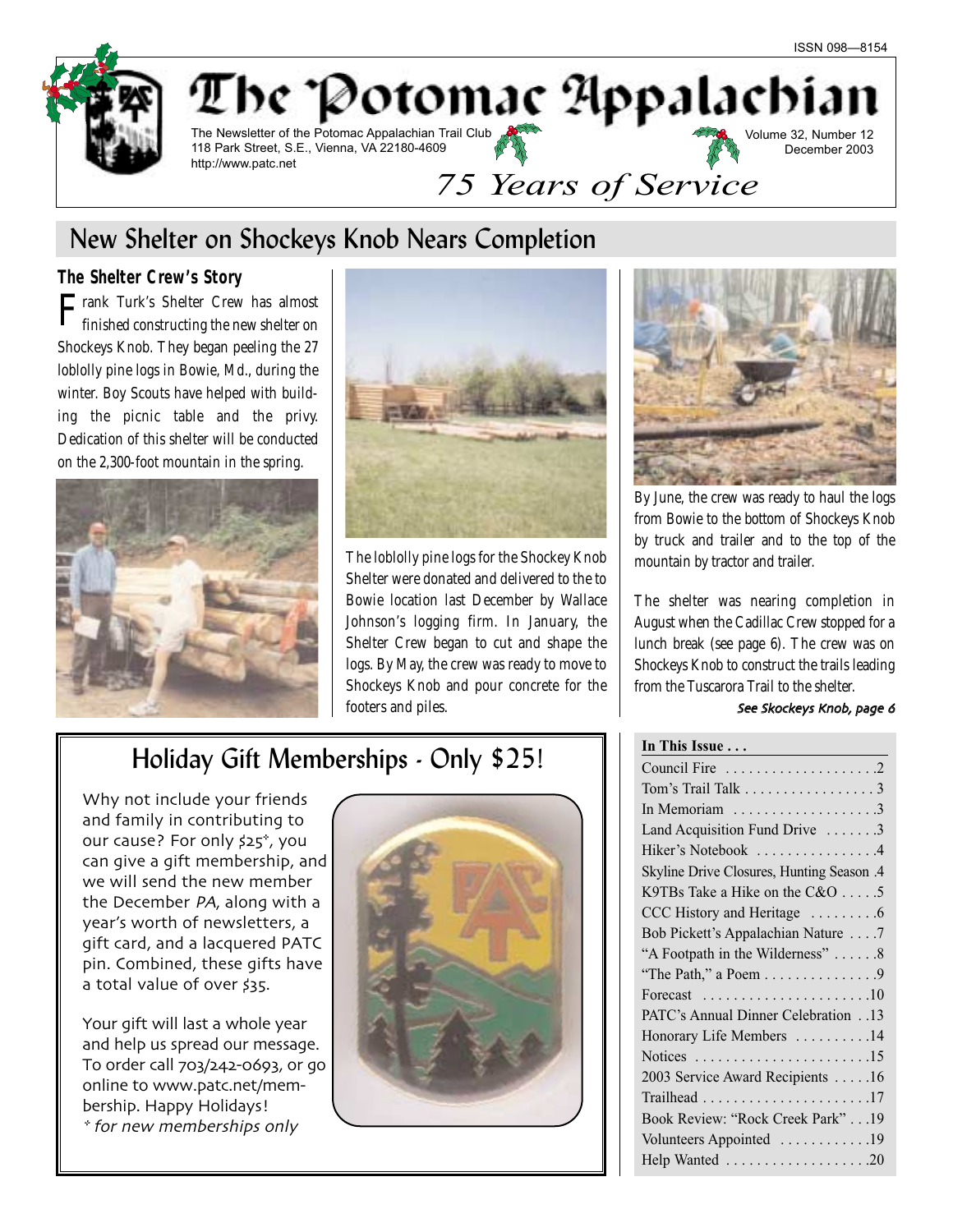#### **Council Members, Chairs and** *PA* **Staff**

#### **Officers**

**President:** Tom Johnson (johnts3@juno.com) Weekdays, Reston, Va, ph. 703/435-2755 Weekends, Front Royal, ph. 540/622-6422 **VP Volunteerism:** Mickey McDermott **VP Operations:** Fred "Hop" Long **Treasurer:** Gerhard Salinger **Secretary:** Georgeann Smale (gsmale99@yahoo.com) **Supervisor of Trails:** Liles Creighton **Supervisor of Membership:** Susan Nelson **Supervisor of Land Management:** Chris Mangold, csm5749@yahoo.com **Supervisor of Facilities:** Larry Marcoux **Supervisor of Education, Information, and Activities:** Lisa Still

**General Counsel:** Charles Sloan

#### **Sections/Chapters**

**Mountaineering Section:** Andy Britton **SMRG:** Christopher Smith **Ski Touring Section:** Bert Finkelstein **North Chapter:** Pete Brown **N. Shenandoah Valley Chapter:** Lee Sheaffer **S. Shenandoah Valley Chapter:** Michael Seth **Charlottesville Chapter:** John Shannon **West Virginia Chapter:** Judy Smoot

### **Standing Committee Chairs**

**(Council Members) AT Corridor Monitoring:** Tom Lupp **Blackburn Trail Center:** Chris Brunton **Budget:** David White **Cabins Operations:** Mel Merritt **Cabin Construction:** Charlie Graf **Conservation:** Jeff Pearcy **Grants & Donations:** Susan Nelson **Endowment:** Don Price **Finance:** Gerhard Salinger **Hikes:** Karen Brown & Lee Sheaffer **Internet Services:** Stephen Raia **Land Management:** Chris Mangold, csm5749@yahoo.com **Legal:** Charles Sloan **Maps:** Dave Pierce **Maryland Appalachian Trail Management Committee:** Charlie Graf *Potomac Appalachian:* Linda Shannon-Beaver **Public Affairs:** George Still **Publications:** George Meek **Sales:** Vacant **Shelters:** Frank Turk **Trail Lands Acquisition:** Phil Paschall **Trail Patrol:** Kumait Jawdat **Tuscarora Trail Land Management:** Lloyd MacAskill

#### **Special Committees/Ongoing Activities**

**Archives & Library:** Carol Niedzialek **Cabin Reservations:** Shakuntala Ghare **Communications Team:** Tom Johnson **Deputy Finance Committee Chair:** John Ferguson **Deputy Supervisor of Trails:** Jon Rindt **Headquarters Facility:** Orron Kee **Information/Sales Desks:** Annetta DePompa **Medical:** Vacant **Shelters, Cabins, & Cabins Land Fund:** Larry Marcoux **SNP Boundary Trailheads Study Group:** Mark Holland **Tuscarora Trail Shenandoah Valley Project:** Phoebe Kilby & Larry Bradford

#### *Potomac Appalachian*

**Chief Editor:** Linda Shannon-Beaver PA@patc.net **Features Editor:** Joanne Erickson **Forecast Editor:** Suzie Shannon PA-Forecast@patc.net

# Council Fire

The Potomac Appalachian Trail Club's regularly scheduled Council Meeting was held at Club Headquarters on Oct. 14, 2003. President Tom Johnson extended a personal thanks to the club's trails organization for its efforts in cleaning up after Hurricane Isabel. He noted that, as a result of their efforts, most of the Appalachian Trail was cleared of blowdowns and crews were beginning to turn their attention to blue-blazed side trails.

The committee chairs from the 2004 goals planning session presented brief reports to Council. The committees, which included those for facilities, finances, volunteerism, operations, and lands, submitted written reports outlining next year's goals for PATC.

#### **Finance**

Treasurer Gerhard Salinger distributed the monthly budget report for August 2003. He pointed out that the club's income is below expected for the year. However, he noted, the club has still earned more than it has spent. Mr. Salinger advised that the club continue to exercise caution in its financial matters.

### **Trails and Lands**

Vice President of Operations Hop Long updated Council on the computer situation. He distributed a document instructing Council members on procedures for updating the Web site. He noted that nine volunteers had responded to Tom's appeal for help with the club's computer system.

Supervisor of Trails Liles Creighton reported on the trip to the Ovoca property. The Appalachian Trail Park Office (ATPO) purchased the 465-acre property from the Piedmont Environmental Council. Liles reported several officials attended the visit, including ATPO Ranger Bob Grey and PATC members Bob King, Liles Creighton, and Tom Johnson. The group walked the proposed relocation for the Appalachian Trail on the property.

### **Facilities**

Council approved the allocation of \$2,100 from the Cabins Land Fund to finish Tulip Tree Cabin. Regarding the two storage units in the parking lot, Supervisor of Facilities Larry Marcoux encouraged Council members to remove anything of interest. The units will be removed by the end of the year.

### **Volunteerism**

Supervisor of Membership Susan Nelson distributed the Membership Report for Oct. 14, 2003. Current membership is 6,752. Vice President of Volunteerism Mickey McDermott initiated the Honorary Life Membership Award process by asking non-Council members to leave the room, as well as candidates for the award. He then intro-

#### See Council Fire, page 4

#### HEADQUARTERS HOW TO CONTACT US FOR CABIN RESERVATIONS, MEMBERSHIP INFORMATION, AND SALES

Address: 118 Park Street, S.E., Vienna, VA 22180 Hours: Monday through Thursday, 7 p.m. to 9 p.m. and Thursday and Friday 12 noon to 2 p.m.<br>Phone #: 703/242-0315 24-hr. Activities Tape #: 703/242-0965 To receive an information packet: Extension 10

To leave a message for the Club President, Tom Johnson: Extension 40<br>Club e-mail: info@patc.net Facsimile #: 703/242-0968  $Club$  e-mail: info@patc.net World Wide Web URL: http://www.patc.net

#### STAFF DURING REGULAR BUSINESS HOURS

Director of Administration: Wilson Riley (Ext. 11) e-mail: Wriley@patc.net Trails Management Coordinator: Heidi Forrest (Ext. 12) e-mail: hforrest@patc.net Business Manager: Monica Clark (Ext. 15) e-mail: mclark@patc.net Membership/Cabin Coordinator: Pat Fankhauser (Ext. 17) e-mail: pfankhauser@patc.net Sales Coordinator: Maureen Estes (Ext. 19) e-mail: mestes@patc.net

Bus/Metro Directions to Headquarters: When taking Metro Orange line, get off at Dunn Loring station (not Vienna, the last stop). Outside the station, find the stop for Metrobus 2T westbound in the direction of Tyson's Corner. When the bus starts down Maple Avenue in Vienna, exit at the library just past Center St. Walk half a block in the same direction the bus travels, and turn right at Park St. PATC will be on the left only a few yards down from the corner. The fare is \$1.10, but you can ride for \$.25 if you remember to get a transfer ticket at your originating station.

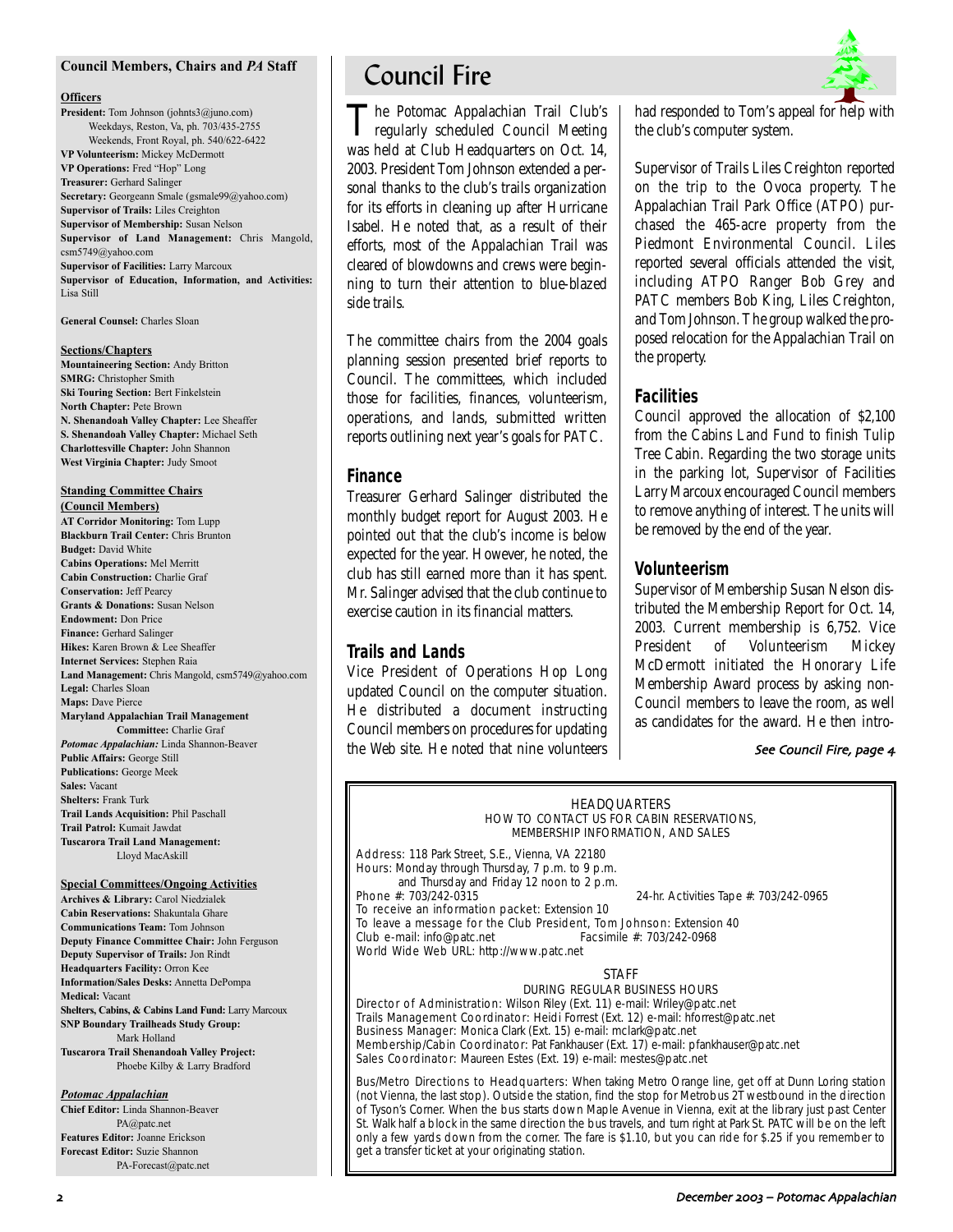# Tom's Trail Talk

**We Need Your Help**<br>**N** *I* y column in August was an appeal for My column in August was an appeal for money to cover several large land purchases that the club had made or was about to make. Those purchases are the 24-acre Kestenbaum property adjacent to the trailhead leading to Old Rag Mountain, the 70 acre Johnson lands on the western boundary of the Vining Tract with its cabin and access to miles of hiking trails, and the 67-acre Hauvermale tract in West Virginia that helps continue the Tuscarora Trail in wilderness and affords hikers access to a water source. I'm pleased to report that several members have already contributed generously in response to my appeal for contributions to help replenish our land acquisition fund.

As a volunteer organization, our financial support comes primarily from our members. In addition to the contributions already received, four other club members have pledged to contribute up to \$12,000 in matching funds in support of our efforts. To take advantage of this generosity, we are launching a formal fund-raising campaign. This is the first such campaign since the mid-1980s when we appealed for help in raising funds to offset the purchase of the Little Orleans Cabin property. Additional information, at right, provides details on how you can contribute to our efforts. And, you will note, we are offering something in return.

All contributors will receive a copy of our updated PATC Cabins book due out in early 2004. Higher contributions provide higher rewards as our way of expressing our appreciation for your generosity. And, if you agree, we would like to publicly thank you, by name, in the pages of the *Potomac Appalachian.*

In addition to this direct appeal, we will be announcing other efforts to raise funds for our land-acquisition efforts. And, we would welcome your ideas as to how we can enhance our efforts. For example, we would appreciate being advised of the name of a business, individual, or nonprofit organization you know that might support our mission.

There is no better place for our money than in protecting forest lands. Please consider making a contribution today. ❏

*—Tom Johnson*

### *In Memoriam Cynthia Kerr Aug. 12, 1983 – Nov. 8, 2003*

We wish to inform the club membership of the tragic passing in Fairfax on Nov. 8 of Cindy Kerr, age 20, daughter of PATC Business Manager Monica Clark. Cindy was a graduate of Fairfax High School where she participated in several sports and made many friends with her bright smile and vivacious personality. She was attending George Mason University. Her loss has been felt deeply by the entire community. Her grieving family and many friends bade farewell at a moving service at St. Peter's in the Woods Episcopal Church attended by club officers and staff. Donations in Cindy's memory may be made to St. Peter's in the Woods, 5911 Fairview Woods Dr., Fairfax Station, VA 22039. We extend our deepest sympathy to the Clark family during this time of grief.

# Land Acquisition Fund Drive - Matching Funds Challenge

Club President Tom Johnson has highlighted the need for PATC to replenish the Land Acquisition Fund (see *Tom's Trail Talk* at left). The three purchases Tom refers to cost PATC more than \$400,000 and, without an infusion of funds to replace those expenditures, the club could miss opportunities to purchase other lands that further PATC's objective of providing wilderness experiences to its members.

In support of this effort, a challenge has been made by several club members. They have pledged to match contributions to the campaign, dollar-for-dollar, up to a total of \$12,000. In addition, PATC will provide each donor who contributes at least \$25 with a copy of the revised PATC Cabins book due out in early 2004. Those who contribute \$100 or \$200 will respectively receive a short-sleeve/long-sleeve PATC T-shirt in addition to the Cabin book. Contributors of \$500 will receive free use of a PATC cabin of their choice for one night. A contribution of \$1,000 entitles the donor to two free consecutive nights in the cabin of their choice. (The only cabin not included in this offer is the Blackburn Trail Center.)

Please send your check and the Land Acquisition Contribution form (*below*) to President Tom Johnson, 118 Park Street, S.E., Vienna, VA 22180-4609, to help the club reach and exceed the \$12,000 challenge made by PATC members, and replenish the Land Acquisition Fund. ❏

| (Name)                                                                        | LAND ACQUISITION CONTRIBUTION<br>(Telephone) (                |  |                                                                                                             |
|-------------------------------------------------------------------------------|---------------------------------------------------------------|--|-------------------------------------------------------------------------------------------------------------|
| (Address)                                                                     |                                                               |  |                                                                                                             |
| (City)                                                                        | $(State)$ $(Zip)$ $(2i p)$ $(e-mail)$                         |  |                                                                                                             |
|                                                                               |                                                               |  | ■ Yes, Tom, I support PATC's conservation efforts and want to help replenish the fund that finances the     |
|                                                                               |                                                               |  | purchase of cabin and trail lands. Enclosed is my check to help meet the \$12,000 matching funds            |
| challenge.                                                                    |                                                               |  |                                                                                                             |
| 325.00                                                                        |                                                               |  | $\frac{1}{2}$ \$100.00 – short-sleeve t-shirt size: (                                                       |
| 350.00                                                                        |                                                               |  | $\frac{1}{2}$ \$200.00 - long-sleeve t-shirt size: (                                                        |
|                                                                               |                                                               |  | I have contributed the following amount and would like to use the cabin designated on the date(s) I         |
|                                                                               |                                                               |  | have indicated. Date(s) must be at least six weeks after the date contribution is received by PATC.         |
|                                                                               |                                                               |  | An earlier date may be available but will require a call to the Cabin Reservation Desk.) (NOTE: The $\vert$ |
| Blackburn Trail Center is not included in this program.)                      |                                                               |  |                                                                                                             |
|                                                                               |                                                               |  |                                                                                                             |
| ) \$1,000 or more - Cabin:                                                    | more $-$ Cabin:<br>(Dates must be for two consecutive nights) |  | Dates:                                                                                                      |
|                                                                               |                                                               |  |                                                                                                             |
| Make checks payable to: "PATC" and designate them for "Land Acquisition Fund" |                                                               |  |                                                                                                             |
|                                                                               |                                                               |  | Please indicate if you would like your name listed in the PA as having contributed to the Land              |
|                                                                               |                                                               |  |                                                                                                             |
| Acquisition Fund Campaign: (yes) (no)                                         |                                                               |  |                                                                                                             |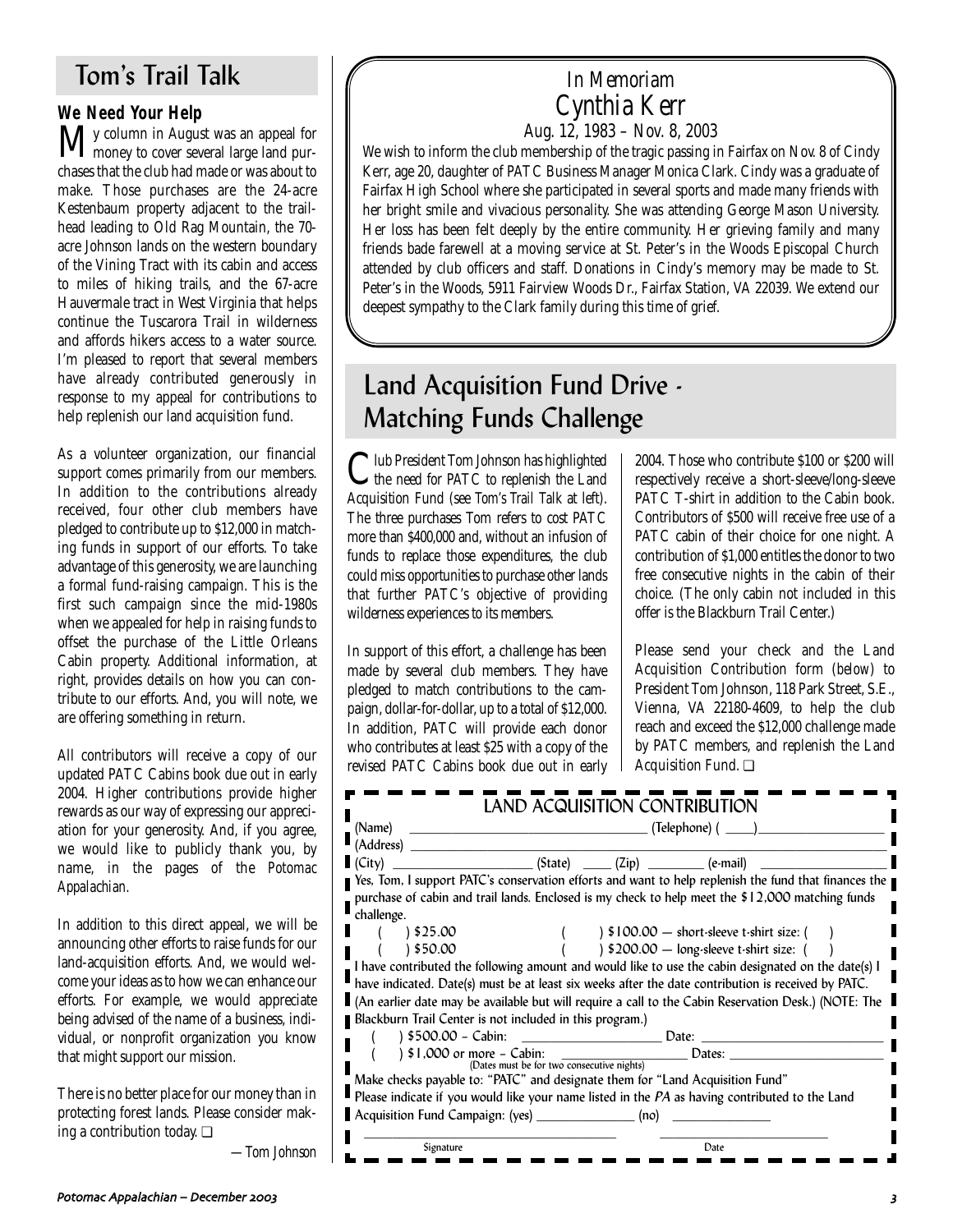

*Hiker's Notebook*

**Common Name:** Oyster Mushroom (Looks like an oyster and has a fishy smell)

**Scientific Name:** Pleurotis ostreatus (from Greek pleura - Side and otos ear and Latin ostreatus "rough like an oyster shell" )

The oyster mushroom grows throughout the year in clusters on trees, stumps, and dead logs. It is characterized by a stem, or stipe, that grows out of the side and a "winglike" fruiting body with widely spaced gills. It is usually white in the summer months and tan to brown in the winter months. It is an excellent edible and is one of the main specialty mushrooms among the 1 billon pounds of mushrooms grown commercially in the United States every year (80 percent of which are button mushrooms, Agaricus bisporus).

**Potpourri:** The oyster mushroom, like most of the other edible fungi, is highly nutritious. One large oyster mushroom contains 6 grams of protein (12 percent of MDR) and 4 grams of dietary fiber (14 percent of MDR). It is also an excellent source of B vitamins, particularly Riboflavin, important for good vision, and Niacin, important for digestive and neurological function. It has twice the amount of Riboflavin as 8 ounces of yogurt.

A single oyster mushroom has more potassium (764mg - 22 percent  $\overline{MDR}$ ) than a banana ( $\overline{467}$ mg). It also has almost one-third of the MDR for selenium (27 micrograms), an essential mineral that works closely with vitamin E to reduce antioxidants and is believed to play an important role in preventing prostate cancer. There are no vegetable sources of selenium, so vegetarians must either take a mineral supplement or eat mushrooms. ❏

—William Needham Visit the Hiker's Notebook Web site at: mwrop.org/W\_Needham/h\_notebook.html.

# Shenandoah National Park to Close Skyline Drive At Night During Hunting Season

Portions of Skyline Drive, the famed mountain road through Shenandoah National Park, will be closed at night during hunting season, Park Superintendent Douglas Morris said. He noted that this is the 25th year that this closure has been undertaken to reduce illegal hunting activity within the park, a sanctuary for wildlife, during the Commonwealth's hunting season.

From Nov. 10, 2003, through Jan. 4, 2004, Skyline Drive between Front Royal (Mile 0 at U.S. Highway 340) and Thornton Gap (Mile 31 at U.S. Highway 211), and between Swift Run Gap (Mile 65 at U.S. Highway 33) and Rockfish Gap (Mile 105 at U.S. Highway 250), will be closed daily between 5:00 p.m. and 8:00 a.m. The central portion of the drive, between Thornton Gap and Swift Run Gap, will remain open for overnight access to Skyland Resort and Big Meadows Campground until those facilities close on Nov. 30 and Dec. 1, respectively. Then, beginning Dec. 1, 2003, through Jan. 4, 2004, the entire length of the Skyline Drive will be closed daily from 5:00 p.m. until 8:00 a.m.

Morris said, "By closing portions of the Skyline Drive, rangers will be able to concentrate patrols on problem areas and increase contacts along the park boundary."

Superintendent Morris also said there is a reward program to assist in combating illegal hunting in the park. "A reward will be paid to anyone who furnishes information which leads to the conviction of any person who hunts, transports, or attempts to transport illegally taken wildlife within the park," Morris said. Anyone with information about such activities should call the nearest ranger station or Park Headquarters (toll free, 800/732-0911, or 540/999-2227). The identity of persons furnishing information will be kept strictly confidential, and a person does not have to reveal his or her name. ❏

*—Karen Beck-Herzog*

### Council Fire, from page 2

duced the names of the four candidates and read the written nominations for each candidate. Council then voted to award Phil Paschall, Dave Pierce, Chris Brunton, and Al Rogers Honorary Life Members of PATC. Council also awarded an Honorary Member Award, for the term of one year, to Christopher Moody for his assistance with the club's search for insurance coverage.

### **Other Business**

*Maryland AT Management Committee:* Charlie Graf distributed minutes from the Aug. 28, 2003, meeting of the Maryland Appalachian Trail Management Committee.

*Trail Patrol:* Kumait Jawdat reported successful completion of several recent courses, including Backpacking 202, Leave No Trace Training, and Trail Patrol Training.

*Blackburn:* Chris Brunton reported the carriage house roof had been strengthened. And he stated \$1,000 had been collected from donations left by the public at Blackburn.

*Cabins:* Mel Merritt reported numerous items from the Cabins Committee, including minimal damage to facilities by Hurricane Isabel, Cliff 's House renovations are complete and it is back in the rental system, Highacre has been painted, and Jim Stalk has been appointed to renovate Gypsy Springs Cabin.

*SMRG:* John Luck reported that Shenandoah Mountain Rescue Group had again staged in Shenandoah National Park for a holiday weekend, over Columbus Day weekend, at the request of the park.

*North Chapter:* Pete Brown announced the Shockeys Knob Shelter is nearly complete and will be dedicated in the spring.

The October Council meeting was attended by 11 club officers, 10 committee chairs, three chapter representatives, one section representative, one staff member, and five other club members. ❏

*—Secretary Georgeann Smale*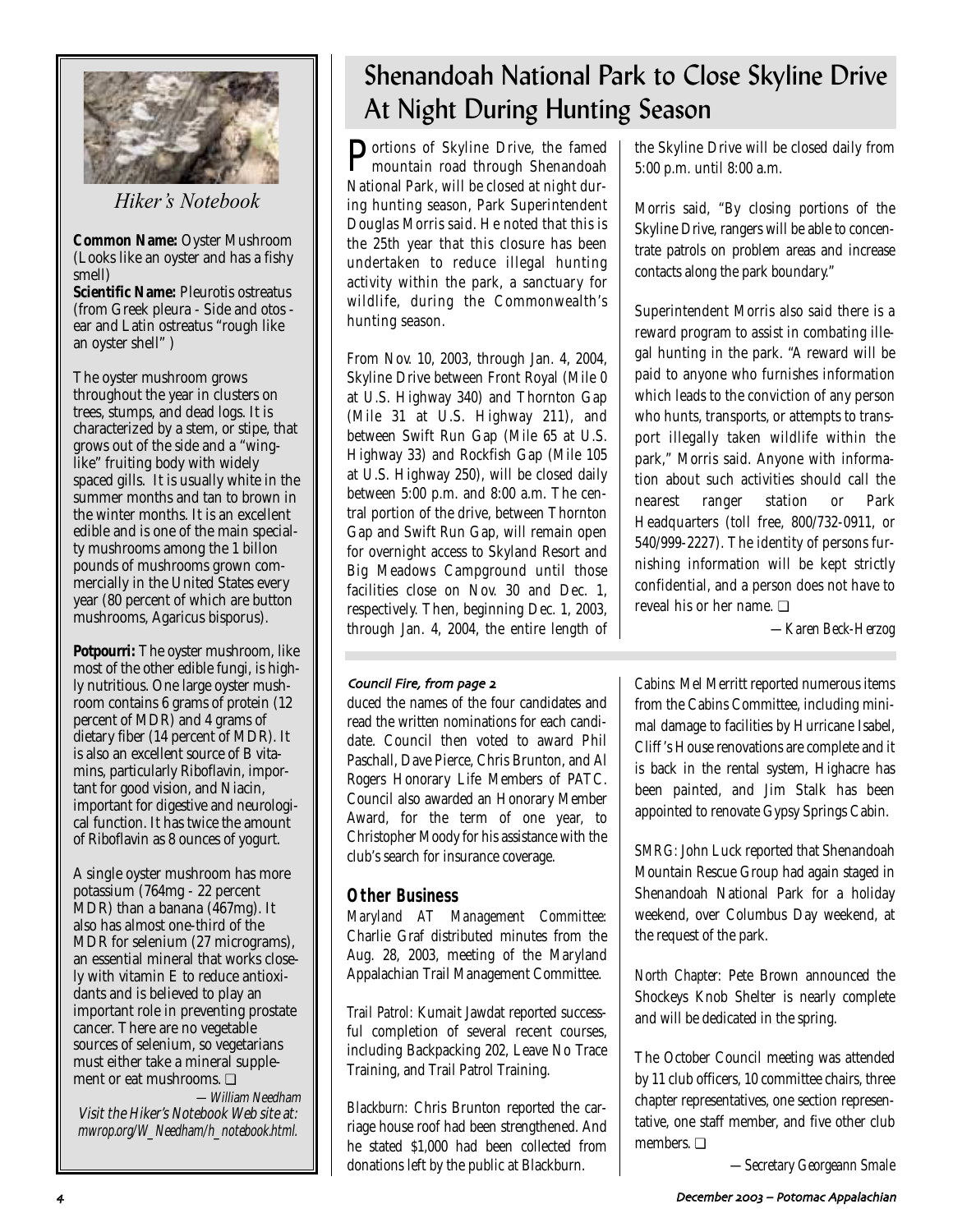# K9TBs Take a Hike on the C&O Canal at Pennyfield Lock

The weather for our Oct. 5 hike was clear and cool, and the **L** foliage was turning colors. But the big celebration was for our newest official K9Trailblazers hike leaders: Diva, our mascot Corgi, whose cheerful presence is welcome on any hike; and Alice, one of our most enthusiastic and frequent participants. Alice successfully completed PATC Hike Leadership Training and today co-led her third K9TB hike! In recognition of her accomplishments, and with gratitude for her assistance, Pat crowned Alice with an official K9Trailblazers "leader's cap" at the trailhead. Then Alice and Diva led us at a very respectable pace up, over, around, and through the remaining obstructions on the trails and back along the C&O towpath to the parking area, where Jeff presented homemade cupcakes frosted in chocolate and sprinkled with colorful little doggie bones. Cindy, who couldn't make the hike, drove all the way from Baltimore to congratulate Alice, who was completely surprised and a delight to watch as she began to comprehend just how much we all appreciate her!

### **Meet the Players**

Our hike began, as always, with food (Blue Dog Biscuits and Alice's Milky Way bars today) and introductions. Jeff, and Pat with Mickey, joined Alice as co-leaders. It was good to have Jeanne with Tanka back on the trails with us. And we welcomed regulars Sarah and Eric with Toby and Poppy (and Reese's Peanut Butter Cups to share); Karen with Loki; Joe with Hunter; and newcomer Virginia, who came dogless and not only performed "Honorary Auntie" duties with zest, she served as club naturalist as well! We distributed maps and discussed the many difficulties expected on the trails (courtesy of Hurricane Isabel), which turned out to be mercifully fewer and less daunting than those encountered during the preview a week ago. Then everyone took center stage to introduce themselves and their dogs before we set off in the mud which actually made sucking sounds as we waded through it before reaching higher ground.

Our hike traversed the few miles of the C&O between Pennyfield and Violet's locks, two of the 74 locks on the nearly 185-mile-long canal used to ferry goods and people on barges between Georgetown and Cumberland, Md. Even at its start, the canal was

Wildlife sightseeing on the C&O canal.





#### Cooling off at Violet's Lock.

in a race with the B&O railroad to open an efficient commerce route to the Ohio Valley. It subsequently lost that race and was bought up by its iron horse rival after a flood in 1889 forced canal traffic to an 18-month halt. This hike made a nice complement to our June hike in Patapsco Valley State Park, which ran along part of the original alignment for the the B&O Railroad.

#### **Animal Sightings**

But on such a beautiful fall day our thoughts were less on historical treasures and more focused on the natural ones. As we hiked, Virginia found us some pawpaw trees in season. The fruit has a tough skin filled with a smooth custard pulp reminiscent of mango. Very tasty! We saw skeins of geese overhead and some chipmunks and squirrels on the ground. We had a good look at a couple of deer. And a great blue heron was fishing in the canal. We first saw him standing motionless and later skimming along just above the water. On one stretch of the towpath there were turtles on many logs, nearly invisible until we got close and then suddenly they were everywhere as they dove into the canal. We also found a couple of abandoned vehicles from the early- to mid-20th century, and along the canal we looked for stone markers and found one we had missed last year. We also found the rusty sign directing people to contact Mr. Bond to get the key to a very rusty gate across an old road leading to water treatment plant substations.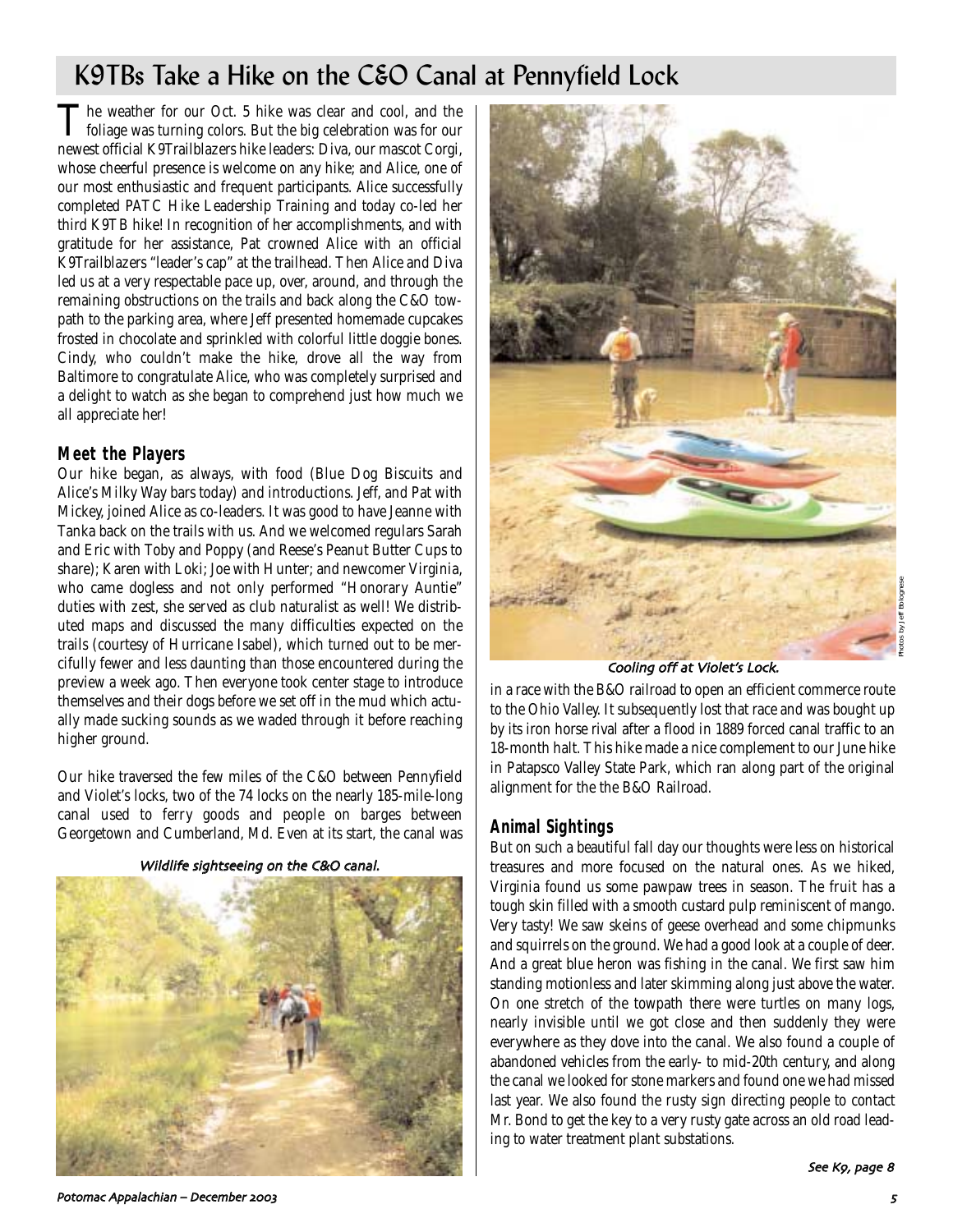

Boy Scouts from Troop 31, in Winchester, hauled lumber up the mountain and constructed the picnic table.





In addition to a picnic table, the shelter has a cooking and eating area on the deck under the roof.

Jeffrey Beavers, Winchester Troop 9 Boy Scout, discusses where he will construct the privy with Shelter Chair Frank Turk and Shelter overseer AJ Michael. ❏

*—Walt Smith*



# CCC History and Heritage

Two years ago the Camp Roosevelt CCC Legacy Foundation formed to promote the legacy of the Civilian Conservation Corps (CCC) as the greatest conservation effort in American history. The legacy of the CCC has many interesting facets, and the most recognizable of those are forests,



trails, and byways that are still enjoyed by millions of travelers and hikers every year.

There are several ways that we are trying to bring this vast story of heritage conservation into the forefront of community consciousness. Our first statewide effort to promote the CCC in Virginia comes in the form of a license plate. The CCC restored and constructed many roads and scenic byways, the most notable of which is the Skyline Drive in the Shenandoah National Park. It is only fitting that the logo of the CCC is back on the roads of Virginia. Another effort is being placed on the sale of granite pavers that will be placed at the entrance of the proposed CCC Interpretive Center in Edinburg, Va.

As an organization that appreciates nature and all that it offers us in the way of recreation and conservation, we invite you to participate in these two great programs. These would be great gifts for the holiday season.

The license plate is a Virginia specialty plate. It costs \$10 in addition to your regular plate. Because we are in the beginning stages of the project, we are required to get 350 preregistered plates prior to production. This plate is designed to honor the CCC and conservation and is not specific to a location.

The granite pavers come in four different sizes and prices and fit a wide range of budgets. Any one can purchase these pavers, and they can be inscribed as space is allotted. These commemorative pavers will be placed directly inside the main entrance of the Interpretive Center, which will display CCC and conservation heritage and history. These pavers and license plates are perfect gifts for those who have a kinship to conservation and depression-era history. Proceeds will be allocated to the purchase of a CCC workers' statue. For ordering information contact Joan Sharpe, (sharpej@shentel.net) 540/984-8735. ❏

> *—Joan Sharpe, President, Camp Roosevelt CCC Legacy Foundation*

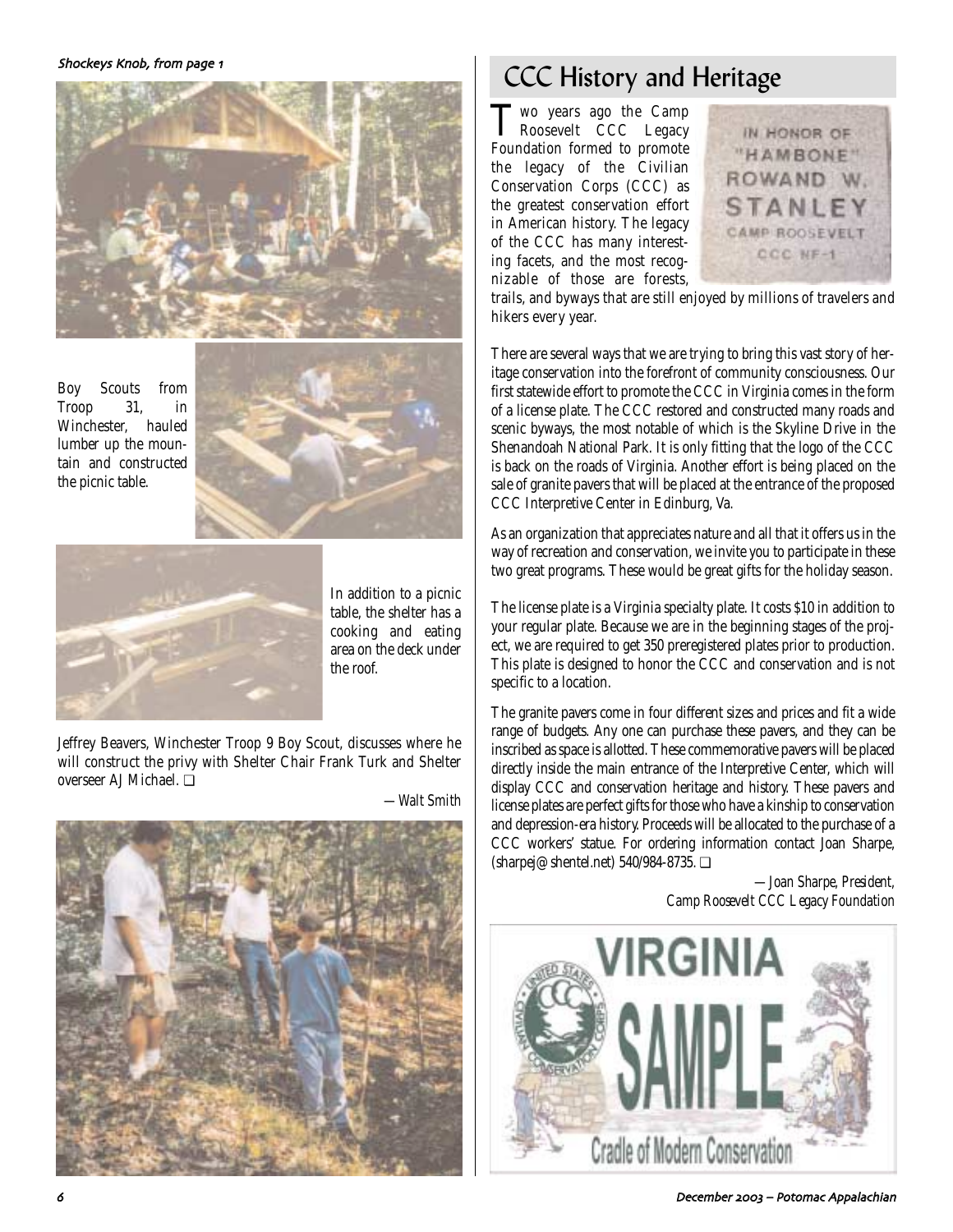# Bob Pickett's Appalachian Nature: Winter Migrations

Pecember brings us both good news and bad. The bad news is that we are subjected to the shortest days of the year. The good news is that on Dec 21, the days start increasing again. Interestingly, the latest sunrise and earliest sunsets do not occur on the same day. In fact, the earliest sunsets occur in early December, and the latest sunrises occur in early January. This year, the earliest sunsets in Washington, D.C., occur at 4:45 p.m. from Dec. 5-11, while the latest sunrises occur at 7:26 a.m. from Dec. 30-Jan. 13. Between these two extremes, the shortest day is about Dec. 21.

Winter is definitely for the birds; at least, the migratory ones. There are about 200 species of migratory birds that spend the winter in warmer southern climes, or, approximately half of the 390 known species that can be found in our Appalachian Mountains. Scientists use the term *neotropical migratory birds* to describe our migrants. Neotropical migrants are the species in which the majority of individuals breeds north of the Tropic of Cancer and winters south of that same latitude. This latitude is 23 degrees north of the equator and is found somewhere in the Gulf of Mexico, just north of the Yucatan Peninsula. The majority are songbirds

(such as warblers, thrushes, tanagers, and vireos). There are also many shorebirds (sandpipers, plovers, and terns), some raptors (hawks, kites, and vultures), and some waterfowl (teal).

### **Other Migrators**

Migration isn't limited to birds, however. A number of butterflies migrate. We all are familiar with the monarch butterfly, known to fly over 1,800 miles from Toronto, Canada, to the nine high mountain sites in fir forests of central Mexico. Not surprisingly, while they have several broods during the summer, the last brood, which will migrate, is different. The energy available in the chrysalis is shunted toward the development of reinforced, robust wings, necessary for the long journey. What's sacrificed? Energy is taken from the reproductive parts of the butterfly. In fact, unlike the earlier seasonal broods, the reproductive parts will not mature until March!

And how does this monarch know which way to travel? Research supports the belief that monarchs have an internal magnetic compass that reorients its direction 1 degree clockwise per day. With 360 degrees roughly equaling the 365 days in a year, such a theory fits the clockwise migration documented in the monarch's annual cycle.

Other butterflies migrate between our Mid-Atlantic states and the frostfree coastal zones of the southern Gulf States. These include the Common Buckeye, Red Admiral, Painted Lady, Mourning Cloak, Gulf

Fritillary, Question Mark, Cloudless Giant Sulphur, Pipevine Swallowtail, Dwarf Yellow, Mexican Yellow, and the Sleepy Orange.

Dragonflies migrate as well! At least, some do. The known migrants who overwinter in southern Florida include the green darner and various species of skimmers, saddlebags, and gliders. Like birds (and butterflies), some-

times the fall migration takes the form of spectacular mass flights that can involve hundreds of thousands, even millions

of individuals. However, not all green darners migrate. Two different populations of green darners live in Canada and the United States. The resident population breeds in the North over the summer. They lay their eggs in northern waters, and the nymphs spend the winter in that cold water beneath a thick  $\mathbb{S}$ layer of ice. In spring, they emerge from the water and spend the summer as adults.

> The other population of green darners is migratory. They arrive from southern regions each spring to breed in the

North. Their young emerge in late summer of that same year and migrate South during August and September. Not only that, but apparently the migratory population alternates generations between breeding in the North and breeding in the South.

### **Going Batty**

Who else has left us for the warmer southern climes? It's hard to imagine mammals migrating, but let's not forget the bats. Of our 12 Appalachian species, three are

migratory. These are the summer tree-dwellers, including the red, hoary, and silver-tipped bats. The other bat species are hibernators, who take up residence in caves or hollow trees – or buildings. The summer and winter roosts are normally different, but within a few miles of each other. Actually, all of our hibernating bat species have some members that migrate, and all of our three migrating species have some members that hibernate in their summer grounds.

Wintering habits of these three migratory bats are quite distinct and variable within each species. Apparently, male and female red bats migrate at different times and have different winter and summer ranges, gathering in fall for mating. Among the hoary bats, both sexes overwinter in the southeastern United States (southern Georgia and Alabama and northern Florida). In spring, the females travel north of the Mason-Dixon line, while the males either stay in the winter grounds or travel west to the southwestern United States, including southern California! And the female silver-tipped bats summer north of Pennsylvania and winter in Virginia and places to the south, along with the males, who don't tend to migrate North very much. (There are no known summer records of males or females of these bats in Virginia.)

With all this separation of sexes among the migratory bats, they have evolved a very interesting way of ensuring the propagation of the species. Called "delayed fertilization," females mate with the males (normally) in the fall, storing the sperm internally until the following spring, when they will inseminate themselves, enabling birthing at the appropriate time. This is different from "delayed implantation," a function in which the egg is fertilized immediately, but soon the egg is separated from the placenta, with all further growth arrested for several months until the egg is again united with the placenta, allowing the embryo's growth and birthing at the appropriate time. Delayed fertilization is practiced by bear, most of the weasel family, and those crazy armadillos. ❏

*—Bob Pickett*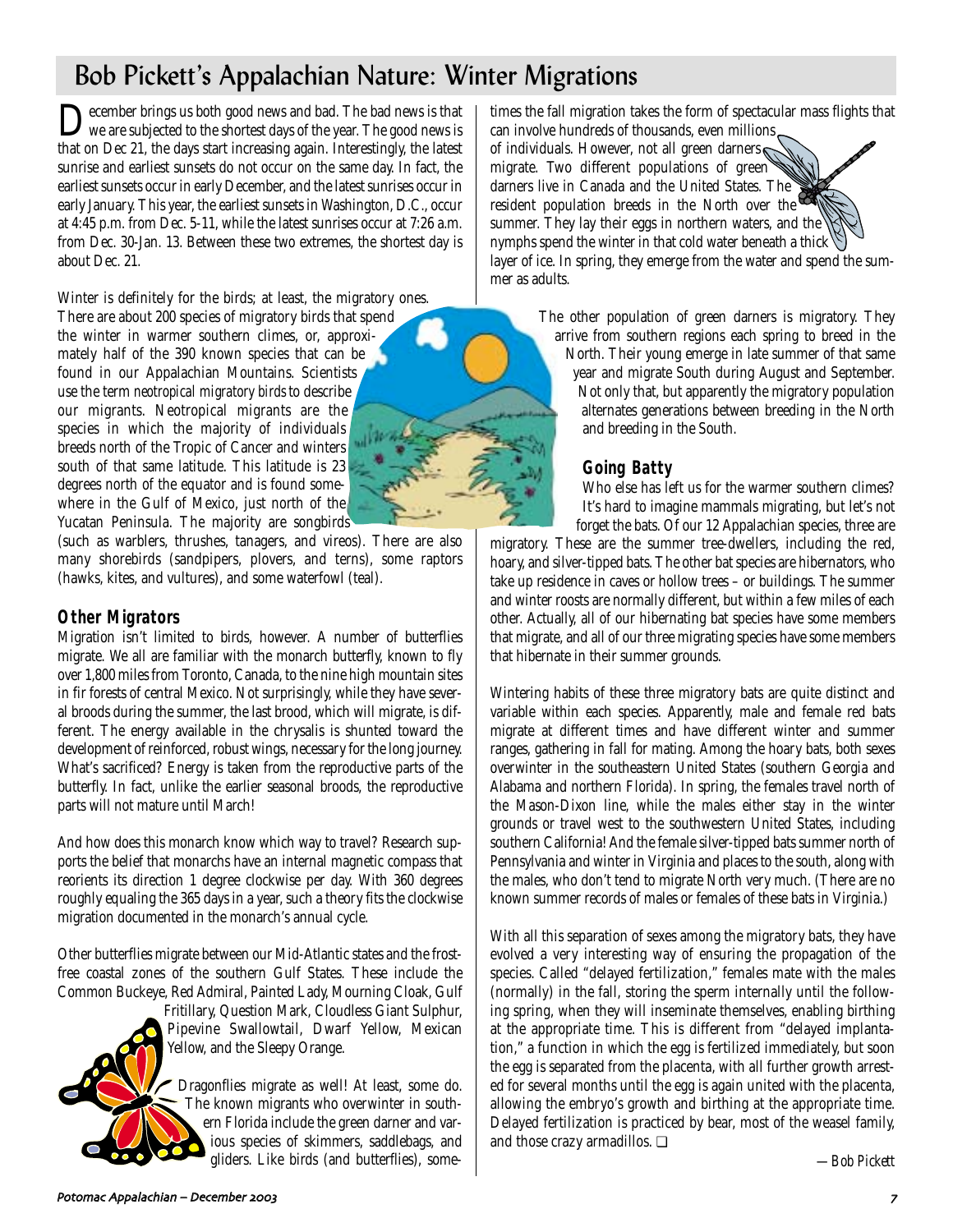#### Kg, from page 5

When we arrived at Violet's Lock we found portable toilets and a number of dogs and horses. We also encountered an increasing number of cyclists on the towpath as the day wore on. It warmed up as the day went on, so we shed clothing as we plodded on and on and on. There was a small moment of big excitement when we were all able to agree that THOSE rocks are the ones on which we sat at Blockhouse Point. Last year we were confused, but this year different folks noted differing natural landmarks from the top, and when we put them together at the bottom we agreed we had indeed located the point. It felt good!

### **Canal History a Bonus**

Our return took us past the remains of the Pennyfield House, which was a favorite fishing retreat for President Grover Cleveland. Although we didn't do any fishing on the hike, we all certainly shared the former president's sentiments. This section of the C&O Canal is a favorite hike of ours for escaping the distractions of everyday life into a unique world where natural beauty and American history both come alive. ❏

*—Pat Fuhrer*

*For more pictures from this hike, please visit http://www.k9trailblazers.org/cno\_canal/cno \_100503\_report.htm*

#### Alice receives her K9TB hike leader "crown\*"



# "A Footpath in the Wilderness: The Early Days of PATC"



J Wilderness"*,* provides an intimate portrait Tust off the press, "A Footpath in the of the founders and early members of the Potomac Appalachian Trail Club – their passion, their vision, their personalities, and their accomplishments. These stories about the club's early days are like time capsules put away 75 years ago. Most were written by the founding members and published in the *PATC Bulletin* in the 1930s and 1940s.

Archivist Carol Niedzialek has dug deep into the club's records to find articles, letters, journals, and essays to document the thoughts and actions of these pioneers as they campaigned for land, blazed trails, built shelters, and in the words of one, "... learned everything the hard way."

"A Footpath in the Wilderness" gives a broad

picture of how PATC started, flourished, and created a legacy of volunteerism that continues to this day. In the words of the "father" of the Appalachian Trail, Benton MacKaye, it is the "first chapter in a long story."

Illustrated with 20 historic photographs. List price \$9.00. Member price \$7.20. ❏ *—Maureen Estes*

# Tails from the Woods by George Walters



THE LAST ONE IS CLIMBING INTO THE BUNK... PASS IT ON!"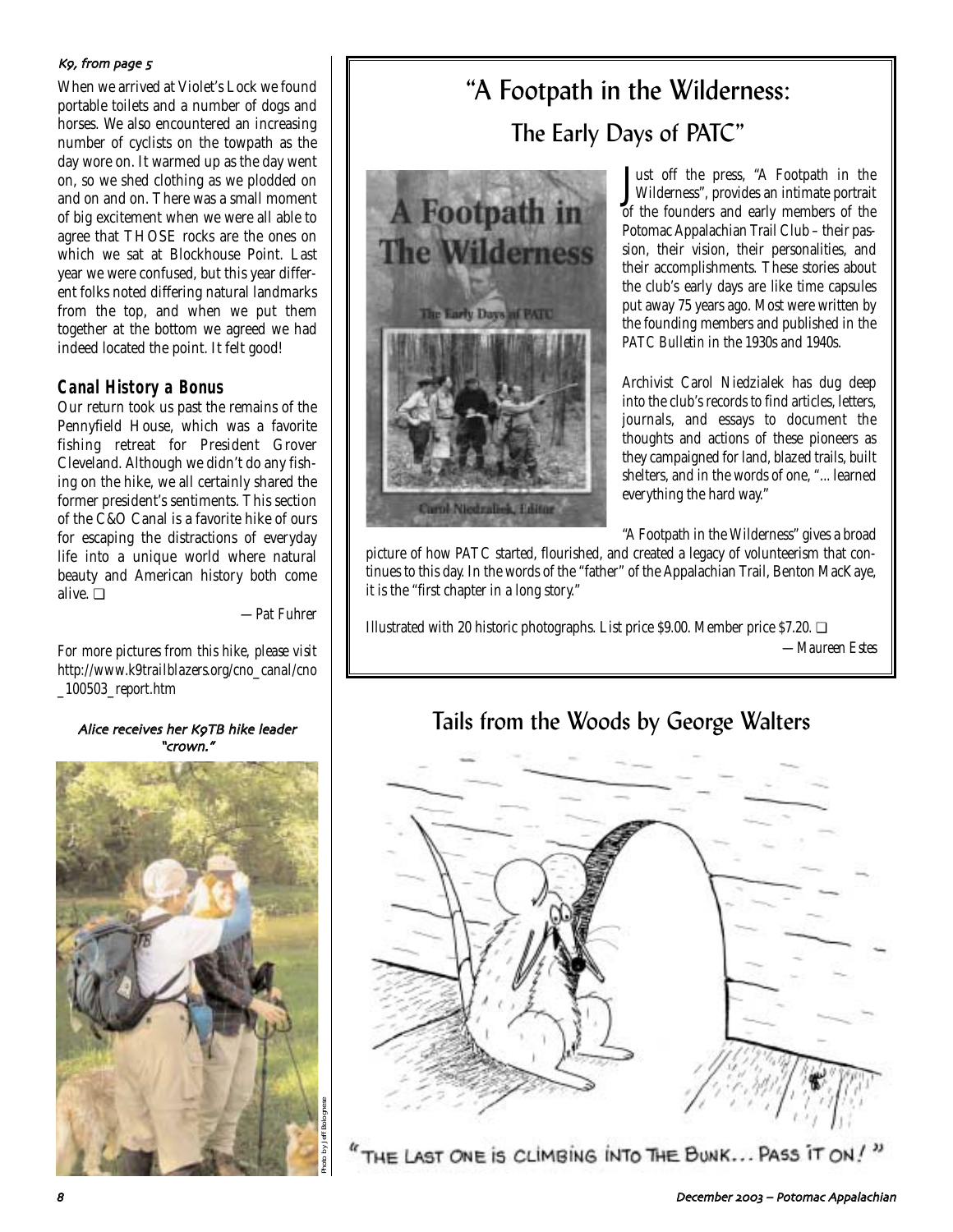# "The Path" - a poem

*This never-before published or publicly read poem was written and read by our guest speaker at the annual dinner. Robert (AT97) is also the author of the book, "On the Beaten Path," and is currently the editor of* Appalachian Trailway News*, the newsletter of the ATC. It was the second of two poems from Robert that night, the first about his love for the AT.*

i.

Unless you know to look, you'll drive on by, and never see the track that boots erode, the woods-hooded eyewhite stare splashed upon a poplar trunk a few steps from the road;

only the clipped bluegrass yards, the lawn ornaments and shorn boxwood, the swelling impoundment of strip mall signage that backs up these blacktop tributaries, smelling

of diesel and mown clover: billboard facts of who you are and how you live that blur outside your windows until you forget the journey's end to which the signs refer.

Still, it awaits: the path – obscure and yet impossible to miss once you have seen. It slips into a corridor of woods, insinuates its way within thin green-

framed margins, through suburban neighborhoods, emerging at the skirt-edge of blue hills that, as a boy, your father flew you once above. You know that valley - know all its rills,

roads, hedgerows, that distant riverfront's sycamore banks, the stippled orchard square that's a wicker-woven basket for dreams – and wonder if the path still leads from there.

ii.

MacKaye envisioned it, one of those schemes we'd jeer today: a crackpot's windmill-tilt utopia upon a mountain ridge. But his America was that which built

the steel roads heading west, the Brooklyn Bridge; that armed a million men to end a war; a bull moose of a land that blundered on insensible, intent, just as T.R.

shrugged a gunman's bullet off. No down-drawn doubts or work camp breadlines stayed Avery, or those who shouldered shovel, hoe and axe. The age's ills – class wars, wage slavery,

Great Men, armed masses – these were simply facts attesting to "the problem of living." Let militants and markets liquidate themselves! for beneath all, unforgiving

gears turn, wires hum: machines that separate head and heart, new efficiencies to chain and not to liberate as Edisons would have us think. Instead, this half-insane

idea: a footpath through the wild that runs along the Appalachian spine and takes the walker high enough to see beyond straited circumstances, regret, mistakes.

iii.

Just south of Chestnut Knob, beside a pond, they stop for lunch and watch the wind's quill-pen inscribe its cursive in the grass atop the bald ridge: five or six women and men

who every summer chop though catbrier, lop encroaching limbs, settle stones, and mend stiles from Poor Valley uphill to Walker Gap. Their mountain garden runs some seven miles,

a dotted furrow on the contour map that yields year-round its crop of muddy tracks and braided bogwalks: scant produce, maybe, for the price in poison ivy, sore backs,

and blistered hands, but they pay readily – not just as some vague patriotic due – and month on month return to knot the strands of trail and lane and bridle path and view

into a single thread that tracks through stands of pine and poplar, oak and spruce, that binds two thousand miles of dreams, five million strides. A way imagined, longer still, unwinds

beyond the miles they tend. That it abides is recompense enough: a last walk out when detours dead-end; a road not taken; a coffered promise for the times of doubt.

iv.

Eight goose-down wound sarcophagi waken with the birds as daylight rims the ridgecrests and filters through a dew-wet hollow where a lean-to hunkers, and at the forest's

reveille resurrect themselves from their mummy bags, prepare another long day's campaign, assess tactics, matériel, logistics for the battle of the blaze,

then off Katahdin-wards push on pell-mell. Each day they quest, this band of errant knights gone pricking in the pines for some sangrail in Maine – a spring and summer's bug-swarmed nights,

a fall of falls – and walk this crooked trail to stop the crazing of their lives. They reek of sweat and smoke, wear gaudy shells to turn the storm away, take on new names, and speak

of aches, and boots, and food; and yet they yearn to strip the armor from their hearts, to wash themselves in mountain rain and air until like the wild columbine and black cohosh

they need be only what they are, until out of the stone-strewn ground they bloom again, until the weathered sign on Baxter Peak points back along the path to where they've been.

You've started late. It isn't long till dark, and you've been on the Trail for hours now. McAfee Knob's postcard cliff-view, cloud-cowled, was all blind grayness when you reached the brow;

v.

the blue-blazed shelter shortcut nettle-fouled, you climb Tinker Cliffs straight up the ridgeline. Spent in ascent, you hump your sodden pack up edged ledges split by rock-stunted pine,

until there's no up left, just the hogback brink and the breathing fog that beckons you. For once you do not pause to take it in, afraid to stop, afraid to listen to

its whispered invitation, here where skin and bones of earth and stone rend in timeless compound fractures. You stumble on, descend to the timbered shelter near the nameless

stream for a mouse-lousy night and the end of one ordeal. When morning comes you will hobble down to a sun-bright valley floor, back where your car is parked next to the hill,

the road crossing, the passing traffic's roar, the part of you that jokes of trees and earth; you'll leave behind a better part, and try not to forget just what the walking's worth.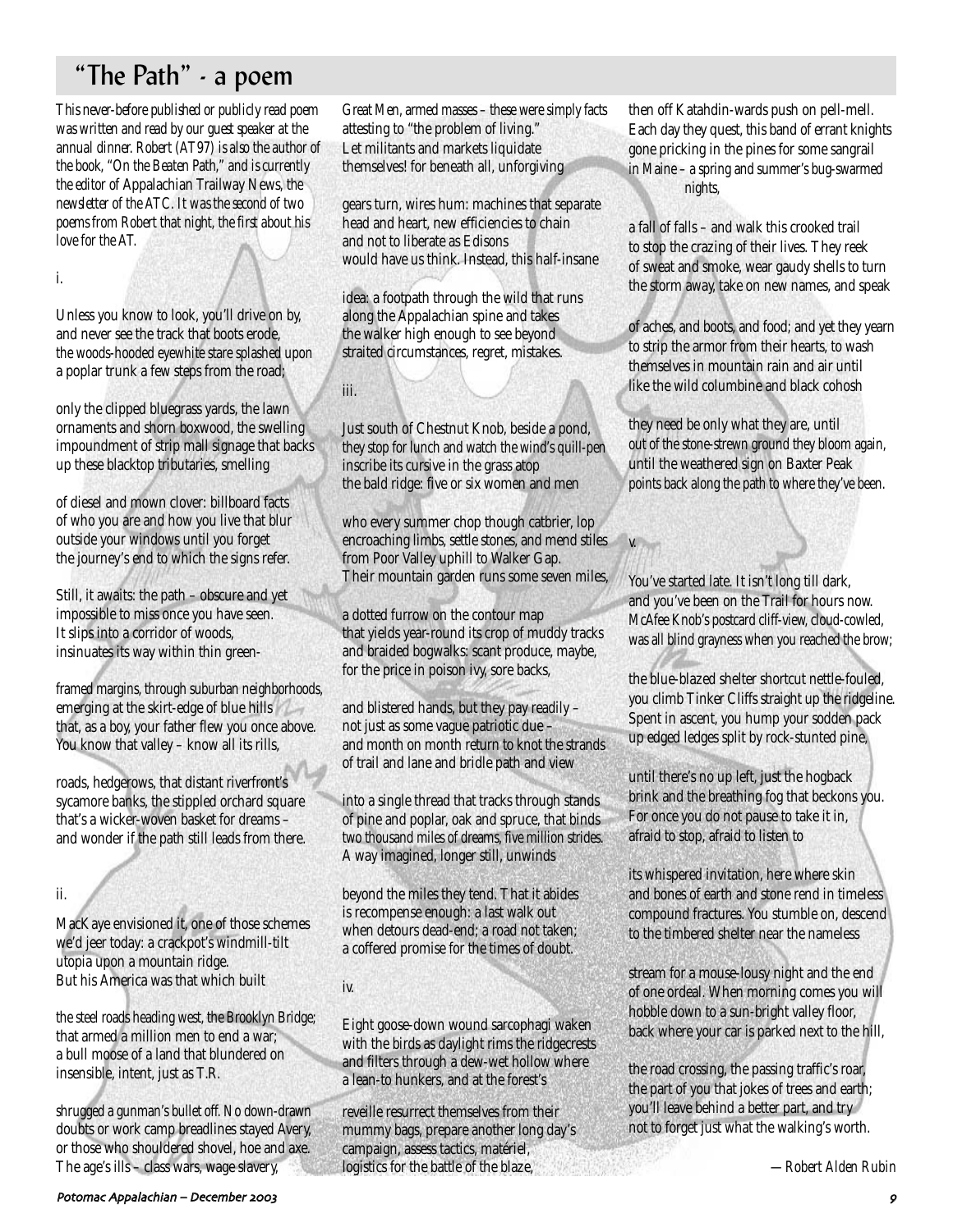

#### Charlottesville Chapter

The Charlottesville Chapter hikes every Saturday; summer, winter, and in between. Hikes are usually 8 to 10 miles. We usually maintain trails on the last Saturday of the month. Meet at Sprint parking lot, 2307 Hydraulic Road, at 9 a.m., with food and water for the day. The majority of hikes are in the southern and central districts of Shenandoah National Park, with some in the north district and in George Washington National Forest. Our Chapter hikes are posted at www.patc.net/chapters/ char/hikes.html. INFO: Jere Bidwell 434/295-2143 or John Shannon 434/293-2953.

#### North Chapter

The North Chapter of PATC conducts monthly trail work trips on the Maryland and Pennsylvania sections of the AT and on the Pennsylvania sections of the Tuscarora Trail. We also lead hikes on these and other trails. Maryland AT work trips are generally held on the first and third Saturdays – contact Mark Mitchell (mdtrail@yahoo.com) 301/461-7048 for information. Pennsylvania work trips are generally held on the AT on the first Saturday and on the Tuscarora on the third Saturday – contact Pete Brown (peter.brown4@worldnet.att.net) 410/343-1140. Pennsylvania AT work trips also include an optional Saturday night stay at the Gypsy Spring cabin. For information on upcoming hikes, contact Chris Firme (bncfirme@innernet.net) 717/794-2855. For general chapter information, contact chapter president Pete Brown or visit the North Chapter home page: www.patc.net/chapters/north/.

#### Northern Shenandoah Valley Chapter

The Northern Shenandoah Valley Chapter sponsors hikes in national and state parks and forests in the Shenandoah Valley vicinity, open to the public, on a monthly basis except during the winter. Hikes are posted in the Forecast. Other activities are in the NSV Chapter Newsletter. For further information contact Lee Sheaffer, (thumpers@visuallink.com) 540/955-0736.

### Chapters

#### Southern Shenandoah Valley Chapter

Please refer to our Web site at www.ssvc.org or the one linked to the PATC Web site for descriptions of hikes and work trips. We usually hike in the southern and central districts of the SNP and in the GWNF. Contact the listed hike leader for information about a specific event, or contact Michael Seth 540/438-1301 for more information.

#### West Virginia Chapter

Chapter meetings at Highacre are on the second Wednesday of Feb., Apr., Jun., Aug., Oct., and Dec. See Forecast for upcoming activities. For information about the chapter or to receive the newsletter, contact Judy Smoot 540/667-2036 or e-mail wvpatc@hotmail.com.

#### Ski Touring Section

The Ski Touring Section has served since 1974 to introduce Washington area residents to crosscountry skiing and to provide cross-country skiing opportunities to experienced skiers. The Section sponsors winter weekend ski trips for all levels of skiers to nearby mountains in Maryland, West Virginia and Pennsylvania, as well as periodic social events year round. INFO: Bert Finkelstein 703/715-8534 or bertf@erols.com.

#### Mountaineering Section

We're a diverse group of local Washington, DC area climbers. Young and old, male and female, crag rat, sport climber, and alpinist, active and armchair types – we all enjoy climbing in its many varieties. We also share common interests in promoting safe climbing, conserving the outdoors, developing new climbers' skills, representing the Washington area climbing community, and having fun! We provide instruction for those wanting to learn the basics – we're not a school, but we can get you started. We go climbing, either locally or further afield, nearly every weekend. In the winter we organize trips to the Ice Festivals in the Adirondacks and the White Mountains for beginning and advanced ice

climbers. For further information contact Andy Britton, (tallandyb@aol.com) 703/622-1920, or (MackMuir@edisaurus.com).

#### PATC Hikes

PATC offers organized hikes appealing to the diverse interests of our members. There are K-9 Hikes, which invite you to bring your favorite dog; Family Hikes tailored to kids; Natural History Hikes stalking the fascinating but often elusive flora and fauna of the region; hikes featuring varying levels of difficulty with the Easy Hikers, In-Between Hikers, and Vigorous Hikers; Birding Hikes with experts to help sight and identify our avian neighbors; Historical Hikes tracking little-known structures in Shenandoah National Park; Series Hikes tracing the entire length of the Tuscarora Trail or the trails of Pennsylvania section by section; Backpacking Hikes traversing the tracts of West Virginia and Southern Virginia; hikes scheduled for weekends; ones scheduled for weekdays; Geology Hikes led by experts from the Smithsonian focused on the unique stratigraphy of our area; Mushroom Hikes with mycologists; Waterfall Hikes to beat the summer heat; and Outreach Hikes to get together with the members of area groups like the Sierra Club or the Congressional Hikers. Just to name a few. Check out the Forecast calendar and hear updates on the weekly tape (703/242-0965).

### **Other Clubs' Hikes**<br>Capital (www.c

(www.capitalhikingclub.org) and Wanderbirds hike on Sundays, traveling by bus and leaving from downtown, with suburban stops as well. Center Club, Northern Virginia Hiking Club and Sierra Club hike on both Saturdays and Sundays using carpools, which often leave from a suburban Metro stop. Schedules are available at PATC Headquarters and are published in area newspapers on Fridays. The schedule of West Virginia Highland Conservancy outings in the Monongahela National Forest and surrounding areas is on their web site at www.wvhighlands.org.

### KEY to Forecast Activities

All events are marked for easy identification. Late changes or cancellations are listed on the weekly information tape (703/242-0965), which is updated on Sunday evening for the following seven days. The Forecast can also be on PATC's Web site at www.patc.net/activities/forecast.html.

- ` Hiking Trips
- \* Backpacking Trips
- $\mathcal{R}$  Trail Work Trips
- $\triangleq$  Cabin/Shelter Work Trips
- Special Events
- $\blacksquare$  Meetings
- $\mathcal{O}$  Classes
- **Z** K9 Trail Blazers (dogs permitted)

Note to all hike leaders: Please ask nonmembers on your hike if they would like to join PATC, then get names and addresses so a club volunteer can send them information packets. Thanks!

#### **Meetings**

Meetings are held at PATC HQ, 118 Park Street, S.E., Vienna, VA unless otherwise noted.

#### New Members (PATC) – First Wednesday

7:30 p.m. Curious about the club? Want to learn more? The best way is to attend a New Members meeting (but you don't have to be new to qualify). Attend the meeting and find the mysteries of PATC revealed in full. Refreshments will be served. Directions to PATC: Take Rt. 123 into Vienna, Va. and turn east on Park St. (Rt.675) to 118 Park St. on your left. INFO: Jane Thompson 301/565-6704 x208.

#### Mountaineering Section – Second Wednesday

8:00 p.m. – We meet every month unless noted in the Forecast. INFO: Mack Muir (MackMuir@edisaurus.com) 703/960-1697 or PATC's Web site: www.patc.net/chapters/mtn\_sect.

#### Shenandoah Mountain Rescue Group

Business meeting - Last Tuesday of each month, 7:30 p.m. INFO: Doug Sigman (join@smrg.org), 703/255-5034, or http://www.smrg.org.

#### PATC Council – Second Tuesday Meetings

7:00 p.m. sharp. The PATC Council meets every month to conduct business of the club and once a year for a Dinner meeting. All members are welcome. Come see how we make decisions about your club. INFO: Wilson Riley (wriley@patc.net) 703/242-0693 x11.

#### Trail Patrol – First Tuesday

7:30 p.m. Trail Patrol volunteers are PATC's goodwill trail ambassadors to the hiking public. They provide a visible, reassuring presence on the trails, educating the public on good hiking practices, minimum impact hiking, and camping ethics. Patrol members are trained in land navigation, emergency procedures, radio communications, and personal equipment. All patrol volunteers are also expected to become certified in a recognized basic first aid course. Some equipment and uniform items are provided upon completion of training. INFO: Kumait Jawdat 202/328- 8137 or see our section in PATC's Web site: www.patc.net/volunteer/trailpatrol.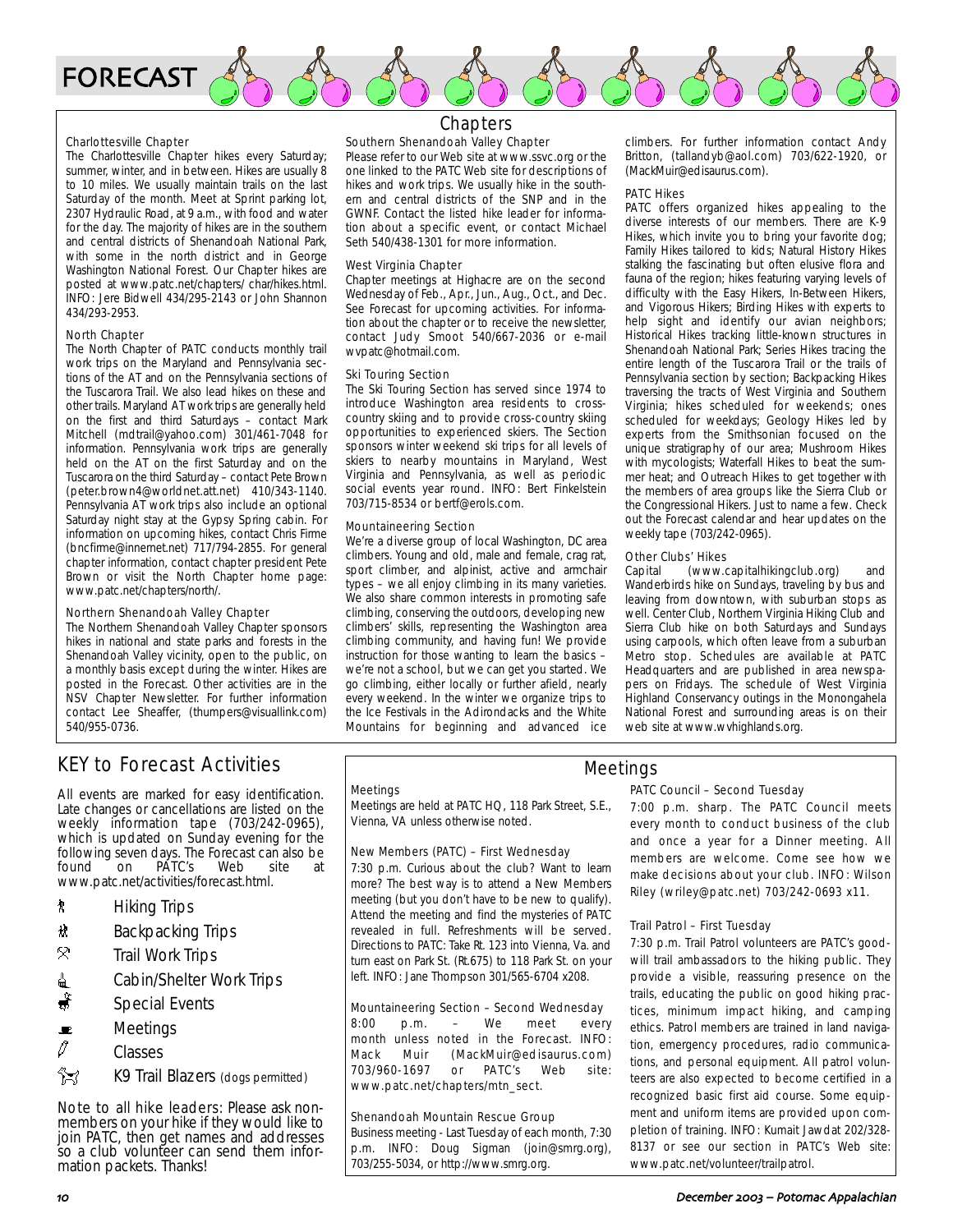

#### 1 (Monday) DEADLINE - January Potomac Appalachian Material due to Editors'

5:00 p.m. All items for the next issue of the newslet-<br>ter due. Send Forecast events to ter due. Send Forecast events to PA-Forecast@patc.net and all other articles to the editor at lindashannonb@mac.com. NOTE: Do not send photos or articles to headquarters. E-mail for address.

#### 2 (Tuesday) ` HIKE - Family Hike Springfield, VA

Long Branch Stream Valley. Bundle up the kids and come get some fresh air. The path is regular-stroller friendly. We will stop at a playground at the halfway point and return along the same trail back to the cars. The hike is about 3 miles round trip with very little elevation change. INFO: Lauren Lang (at94L@netzero.net) 703/631-9278.

#### 2 (Tuesday) ` HIKE - Vigorous Hikers Shenandoah National Park, VA

Ascend Jordan River to Mount Marshall Trail, to Jenkins Gap then Appalachian Trail south to Bluff Trail with side trip down Big Devil's Stairs overlook, returning on Jordan River Trail. About 17 miles and  $\check{5}$ foot climb. (chrishiker@erols.com) 301/469-8931.

#### 2 (Tuesday) **DE MEETING - Trail Patrol, 7:30 p.m.**

#### 3 (Wednesday) ` HIKE - Easy Hikers Riley's Lock, Senaca, MD

Five-mile, easy canal hike. Bring lunch and water. Take beltway to River Road exit towards Potomac. Continue until River Road dead ends at Seneca and turn left at Riley's Lock Road and park at the lot by the canal. INFO: Harriet Rotter 202/363-5095.

#### 3 (Wednesday) ` HIKE - Midweek Hikers Call for location

The Midweek Hikers do hikes of about 8 to 12 miles over varied terrain. They carpool to and from the trailhead. INFO: PATC's voice hotline, 703/242-0965, for details on the hike, meeting place, departure time, and leader.

### 3 (Wednesday)

MEETING - New Members (PATC), 7:30 p.m.

### 6 (Saturday) a CLASS - Learn to Love Winter (REI) Bailey's Crossroads, VA

10:30 a.m. to 6:00 p.m. Anyone who has spent hours inching along in a traffic jam. while snow falls, or listened to the alarm cries on a winter newscast knows that society generally has a bad attitude regarding winter weather. But a forest cloaked in fresh snow is among the most beautiful things. And the skills necessary to be there safely and comfortably enjoying it open a whole new world! This lecture, discussion, and demonstration course will focus on outdoor activities that are unique to winter and can only be enjoyed in that one special season. Instructor Ted Fryberger will cover winter hiking, snowshoeing, crosscountry, alpine and telemark skiing, snow camping, and mountaineering and ice climbing, and the gear and skills necessary. He will also discuss fitness, wilderness navigation, and first aid. The class fee of \$60 includes the class and all course materials. Registration is necessary to reserve a place in the class. INFO: Mark Nelson (mnelson@rei.com) 703/379-9400.

### 6 (Saturday) ` HIKE - Hidden Waterfalls Shenandoah National Park, VA

Ever thought you might like to see what those mysterious hash marks on the PATC map series of the Park, actually look like in real life? Here's your chance. This hike will view the falls coming off of Pollock Knob towards Buracker Hollow and the falls in Timber Hollow for a total of 8+ miles (2000 foot elevation gain). This series utilizes map 10. Experienced hikers only. Strenuous. INFO: Susan Bly (sbly@shepherd.edu) 304/876-5177 (day) or 304/258-3319 (7:00 p.m. - 9:00 p.m.).

#### 6 (Saturday) ` HIKE - History Walk Shenandoah National Park, VA

It's the return of Jack Reeder's famous history bushwacks. Learn the little known facts about the Shenandoah and it's inhabitants before the park was established. The hike will consist of a little trail walking and a good deal of bushwacking. Long pants, shirts and sturdy boots are recommended. INFO: Betsy Fowler (betsy.fowler@ngc.com) or (efowler@shentel.com) 540/933-6136 or 703/356-8336.

### 6 - 7 (Saturday - Sunday) a CLASS - Wilderness First Aid (WSC) Alexandria, VA

A program. of the Wilderness Safety Council, this eighteen-hour class includes classroom study, hands-on practice, and results in a two-year certification. The cost is \$140. Registration is limited to 25 people. More information and registration at:<br>http://wfa.net INFO: Christopher Tate http://wfa.net (chris@wfa.net) 703/836-8905.

### 7 (Sunday) . TRAIL WORK TRIP - South Mountaineers Appalachian Trail, MD

The Mountaineers work on Sunday this time of year to avoid the hunting season on Saturdays. Avoid the mall as well and come out in the woods with us! INFO: Mark Mitchell (mdtrail@yahoo.com) 301/461-7048.

#### 9 (Tuesday) ` HIKE - Family Hike Great Falls, VA

Come join us for a 4 mile circuit hike along River Trail to Sandy Point and back along the Matildaville Trail. There are great views of Mather Gorge along the Potomac River. After the hike we will warm up in the Visitor Center where they have two snakes and some kids activities. INFO: Lauren Lang (at94L@netzero.net) 703/631-9278.

#### 9 (Tuesday) ` HIKE - Vigorous Hikers Prince William Forest Park, VA

20 minutes south of the beltway. Circuit hike of about 19 miles along the streams and wooded hills of this national park. INFO: Cliff Noyes (cliff.noyes@juno.com) 703/451-5181.

9 (Tuesday)  $\mathbb{R}$  MEETING - PATC Council, 7:00 p.m.

#### 10 (Wednesday) a CLASS - Snowshoeing! (REI) Bailey's Crossroads, VA

7:30 p.m. It's not here yet, but Nelson's Farmer's Almanac is calling for a long, cold, snowy, invigorating winter! And the best way to enjoy snow is on snowshoes. REI's experienced mushers will discuss and demonstrate snowshoe design, binding adjustment, footwear, stance, gait, turning, ascending and descending, and the use of poles. Participants will get the chance to try out our special snowshoeing simulator. Get a leg up on the best winter fun;<br>Snowshoeing! (INFO: Mark Melson) Snowshoeing! (mnelson@rei.com) 703/379-9400.

FORECAST

#### 10 (Wednesday) ` HIKE - Easy Hikers Glover Archbold Trail, DC

Hike 4 easy miles along Foundry Branch from Van Ness Street, NW to Georgetown. After lunch in the Georgetown Park Mall Food Court, all decorated for the Holidays, we will return to our starting point by Metrobus. (Bring \$1.20 (or 60 cents for seniors) exact change for fare.) Meet at 10:15 a.m. in the parking lot of the National Presbyterian Church, Van Ness Street entrance. Directions: From Maryland take Wisconsin Avenue (MD Rte 355) inbound from the beltway about 5 miles to a right turn on Van Ness. Go one block to church parking lot on left From Virginia cross Key Bridge, turn right on M Street, move immediately to the left lane, and turn left on 33rd street. Follow it until it merges onto Wisconsin Avenue. Proceed 2+ miles to a left turn on Van Ness Street. Church parking lot is one block on the left. Bring water. Hike is canceled if DC Public Schools are closed due to inclement weather. INFO: Gary Abrecht (GAbrecht@AOL.com) 202/546-6089.

### 10 (Wednesday) ` HIKE - Midweek Hikers Call for location

The Midweek Hikers do hikes of about 8 to 12 miles over varied terrain. They carpool to and from the trailhead. INFO: PATC's voice hotline, 703/242-0965, for details on the hike, meeting place, departure time, and leader.

#### 10 (Wednesday)

MEETING - Mountaineering Section, 8:00 p.m.

#### 10 (Wednesday)

MEETING - West Virginia Chapter Highacre House, Harpers Ferry, VA

#### 11 (Thursday)

 $\sqrt{2}$  CLASS - Snowshoeing! (REI) Fairfax, VA

7:00 p.m. Same event as the 10th. INFO: Mark Nelson (mnelson@rei.com) 703/379-9400.

#### 11 (Thursday)

#### ` HIKE - In-Between Hikers Fairfax Station, VA

Fountainhead Regional Park, 10875 Hampton Rd. Joint hike with Sierra Club MWROP. A mod/fast 9 hilly miles on bike trail side of the park. Meet at gate on entrance road at 10:00 a.m. No pets. Bring lunch and water. Rain or shine. INFO: Henri Comeau (henricomeau@aol.com) 703/451-7965.

#### 13 (Saturday)  $\approx$  HIKE - K9Trailblazers Triangle, VA

Prince William Forest. Join K9TB for our annual "Holiday Hike". This will be a hike at a moderate pace for a 3-4 mile loop through Prince William Forest. We'll enjoy the seasonal weather as we hike wooded trails with minimal elevation change. The hike will be followed by hot cider, cookies, and other holiday treats. This is a joint hike with K9Trailblazers so well behaved dogs are welcome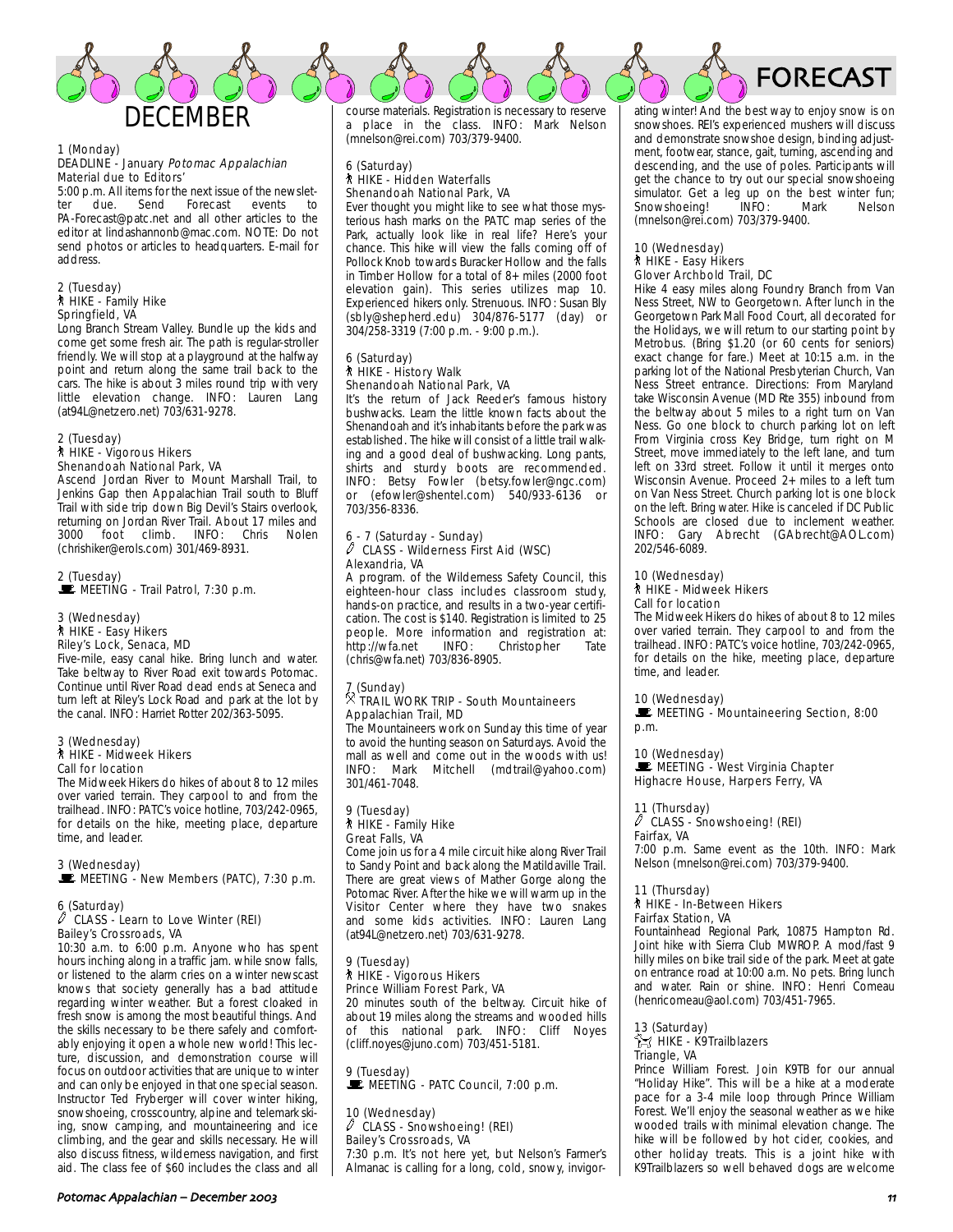

as long as you keep them on a leash and scoop after them. Maps, chocolate, and dog biscuits provided at the trail head. Bring snacks, and water for you and your dog. Visit www.k9trailblazers.org for more details. **INFO:** Pat Fuhrer (psfuhrer@k9trailblazers.org) 301/482-2468 or Jeff (jabolognese@k9trailblazers.org) 410/247-4434.

#### 13 (Saturday) ` HIKE - Natural History Montgomery County, MD

Cabin John Trail. Join Bob Pickett for this local 9-mile hike along the Cabin John Creek. We'll get to know this naturally wooded valley and get a good work out as well. It's on our PATC Map D, which includes the Potomac Gorge area. We'll also discuss the local geology, look for the former mill sites, and talk about nature as we go. INFO/RSVP: Bob Pickett 301/681-1511.

### 13 - 14 (Saturday - Sunday) . TRAIL WORK TRIP - Cadillac Crew Highacre House, Harpers Ferry, WV

Annual Christmas Party!!! If you have been out on at least one work trip with the Cadillac Crew this year, please join us and help celebrate the holidays and another great year of trail work. The Crew will set up the Christmas decorations for Highacre, do some yard work, and there will be opportunities to visit historic Harpers Ferry and local hiking trails. A community dinner is planned for Saturday and Sunday breakfast will be provided. INFO: Trudy Thompson (going2home2@yahoo.com) 703/938-3973 or Jon Rindt (jkrindt@shentel.net) 540/635-6351.

#### 13 - 14 (Saturday - Sunday) SPECIAL EVENT - Cabin Christmas Meadows Cabin, VA

Take a break from the season hysteria and escape to crisp winter dayhiking, yuletide merriment, or just relaxing by a cozy wood stove in the country. We can also cross country ski if there is snow, and we'll share a group meal Saturday evening with plenty of home-cooked food and Christmas spirit(s). Depart Friday evening. INFO: John Koutze, 703/846-9207.

### 14 (Sunday) . TRAIL WORK TRIP - South Mountaineers Appalachian Trail, MD

The South Mountaineers finale of 2003; the 21st work event in our 10th year. Thanks to all who volunteered this year. Enjoy the holiday season and see you again in 2004. INFO: Mark Mitchell (mdtrail@yahoo.com) 301/461-7048.

#### 16 (Tuesday) ` HIKE - Family Hike Manassas, VA

Manassas Battlefield: Unfinished Railroad Loop. Get out of the malls, and come get some fresh air on this 3.6 mile circuit hike. Jogging stroller passable, some rocks, roots, bog bridges and two staircases to navigate. INFO: Lauren Lang (at94L@netzero.net) 703/631-9278.

#### 16 (Tuesday) ` HIKE - Vigorous Hikers Shenandoah National Park, VA

Interesting bushwack down old trail to Butterwood Branch and Thornton River. Return on Thornton River Trail to Appalachian Trail to Pass Mountain Trail. 14 miles, 3400 foot climb. INFO: Chris Nolen (chrishiker@erols.com) 301/469-8931.

#### 17 (Wednesday) ` HIKE - Easy Hikers Lake Mercer, Springfield, VA

Five miles around Lake Mercer over paved and graveled trails with minimum elevation change. Meet at South Run Recreation Center, 7550 Reservation Drive. Directions: Take Beltway exit 54A (Braddock Road.) west 1.4 mile to left on Burke Lake Road, 2.5 miles to left on Lee Chapel Road, 2.1 miles to left on Fairfax County Parkway, 0.2 miles to entrance on right. Meet at first lot. Starts at 10:15 a.m. No pets. Lunch at a restaurant. (henri-comeau@aol.com) 703/451-7965.

#### 17 (Wednesday) ` HIKE - Midweek Hikers Call for location

The Midweek Hikers do hikes of about 8 to 12 miles over varied terrain. They carpool to and from the trailhead. INFO: PATC's voice hotline, 703/242-0965, for details on the hike, meeting place, departure time, and leader.

#### 18 (Thursday) ` HIKE - In-Between Hikers Potomac Heritage Trail, VA

Hike along the Virginia bank of the Potomac from American Legion Bridge to Roosevelt Island. About 10 miles. Some rocky terrain and some stream crossings. A car shuttle to the trailhead will be arranged. Meet at 10:00 a.m. on the Theodore Roosevelt Island parking lot, immediately off the northbound George Washington Parkway just north of the Theodore Roosevelt bridge (there is no access from the parkway southbound). Bring lunch and water. INFO: Gary Abrecht (GAbrecht@AOL.com) 202/546-6089.

#### 20 (Saturday) **N** HIKE - Waterfall and Wild Flower Series North District, Shenandoah National Park, VA

The seventh hike of the Waterfall and Wild Flower Series with a 13-mile circuit with a total elevation gain of 4400 feet on Overall Run, Heiskell Hollow and Appalachian Trails. There is a 2.5-mile bush whack to the Greasy and Sterdley Falls. PATC Map 9. INFO: Jack Thorsen (thorsen4@juno.com) 703/339-6716 or William Needham, 410/884-9127.

### 21 (Sunday) . TRAIL WORK TRIP - Gambrill State Park Frederick, MD

Continuation of on-going trail maintenance projects on the Black Locust trail. Meet at the Nature Center at 10:00 a.m. INFO: Dave Jordahl (davejordahl@askdep.com) 301/834-7729.

#### 23 (Tuesday) **N** HIKE - Vigorous Hikers Shenandoah National Park, VA

Enjoy climbing Piney Branch to Link Trail loop around on Sugarloaf Trail and Appalachian Trail, returning on the Piney Ridge Trail About 14 miles, 3000 foot climb. INFO: Chris Nolen (chrishiker@erols.com) 301/469- 8931.

#### 24 (Wednesday) **\* HIKE - Easy Hikers.** Roosevelt Island, VA and C&O Canal, DC

A total of five miles around Roosevelt Island, Key Bridge and the C&O Canal. Lunch option at a Georgetown eatery. Starts at 10:15 a.m. in the Theodore Roosevelt Island parking lot, immediately off the northbound George Washington Parkway just north of the Theodore Roosevelt Bridge (there is no access from the parkway southbound). No pets.<br>INFO: Henri (henricomeau@aol.com) (henricomeau@aol.com) 703/451-7965.

#### 24 (Wednesday) ` HIKE - Midweek Hikers Call for location

The Midweek Hikers do hikes of about 8 to 12 miles over varied terrain. They carpool to and from the trailhead. INFO: PATC's voice hotline, 703/242-0965, for details on the hike, meeting place, departure time, and leader.

### 30 (Tuesday)<br>┆ HIKE - Vigorous Hikers Shenandoah National Park, VA



Stony Man to Hawksbill loop of about 12 miles and 2800 foot climb. View from the two highest peaks in the Shenandoah. Hike Appalachian Trail and scenic upper Whiteoak Canyon Trail and Passamaquoddy Trail. INFO: Chris Nolen (chrishiker@erols.com) 301/469-8931.

#### 30 (Tuesday)

MEETING - Shenandoah Mountain Rescue Group (Business meeting), 7:30 p.m.

#### 31 (Wednesday) ` HIKE - Easy Hikers Seneca Greenway, Darnestown, MD

10:15 a.m. Directions: From I-270, exit West on 28, follow past Berryville and Black Rock Roads. Just before the bridge over Seneca Creek., turn right into the parking. lot. If conditions permit, we'll hike south, a new direction for us, otherwise, we'll repeat the drier hike north. Bring lunch if the predicted high is over 32º F. If not, we'll dine at Fuddrucker's. INFO: Margaret Chapman (MargtChapman@aol.com) 301/869-9291(w) or 301/977-8988 (h).

#### 31 (Wednesday) ` HIKE - Midweek Hikers Call for location

The Midweek Hikers do hikes of about 8 to 12 miles over varied terrain. They carpool to and from the trailhead. INFO: PATC's voice hotline, 703/242- 0965, for details on the hike, meeting place, departure time, and leader.

# **JANUARY**

#### 1 (Thursday) DEADLINE - February Potomac Appalachian Material due to Editors

5:00 p.m. All items for the next issue of the newslet-<br>ter due. Send Forecast events to ter due. Send Forecast events to PA-Forecast@patc.net and all other articles to the editor at lindashannonb@mac.com. NOTE: Do not send photos or articles to headquarters. E-mail for address.

6 (Tuesday)

 $\mathbf{\mathbb{P}}$  MEETING - Trail Patrol, 7:30 p.m.

### 7 (Wednesday) ` HIKE - Easy Hikers W&OD Trail, Vienna, VA

Five miles of mostly flat walking with a stop at the end for lunch at PATC office on Park Street. Meet at the Vienna Community Center, 120 Cherry Street. Directions: From Beltway (I-495), west on I-66. Exit # 62, Nutley St. (VA 243) north toward Vienna. Continue to 4th traffic light intersection. Right on Maple Avenue (route 123). Right on Park Street, then about 2 blocks to Community Center on right. No pets. Bring lunch and water. Starts at 10:15 a.m. INFO: Henri ((henricomeau@aol.com) 703/451-7965.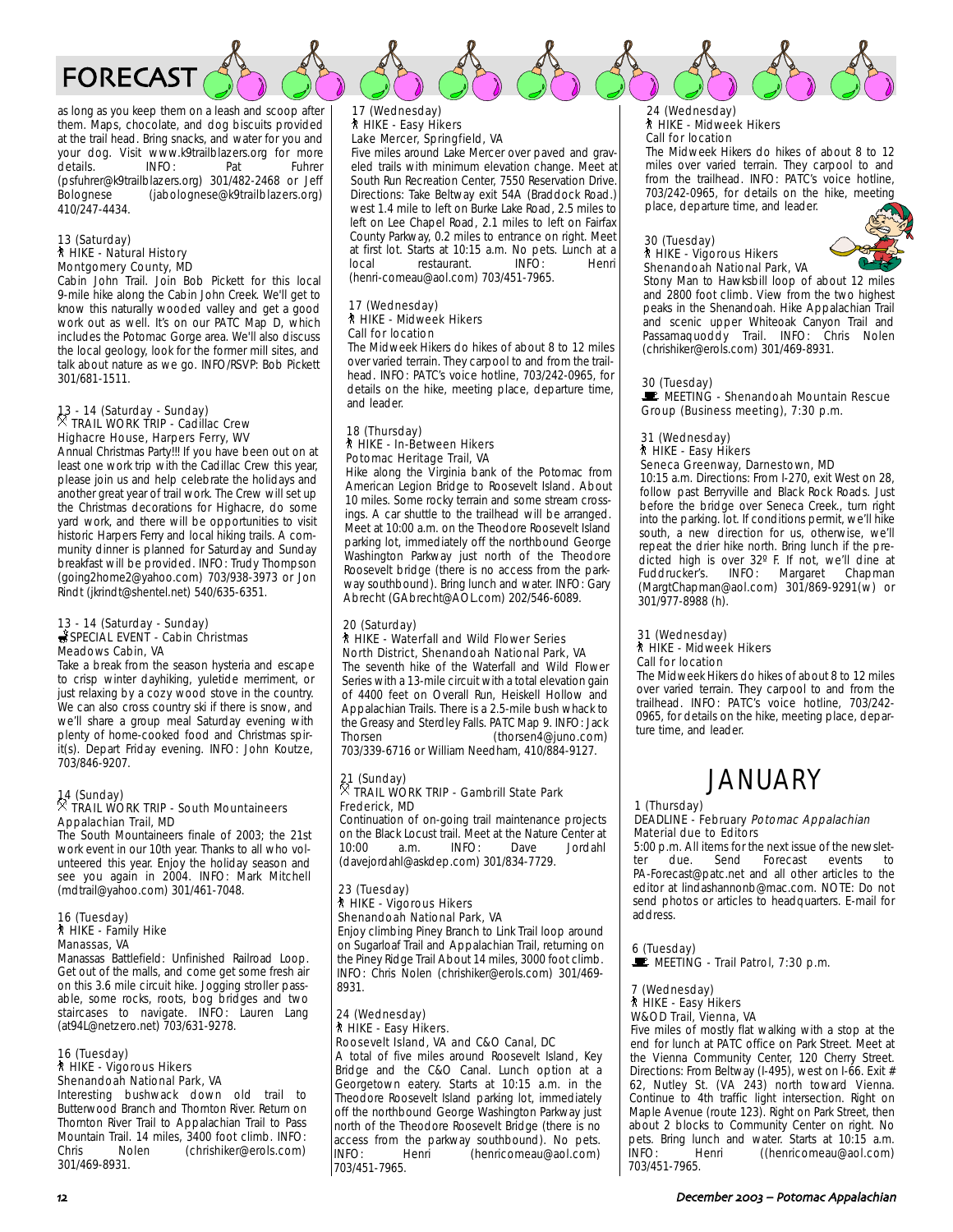

UE MEETING - New Members (PATC), 7:30 p.m.

13 (Tuesday) MEETING - PATC Council, 7:00 p.m.

14 (Wednesday) ` HIKE - OLD RAG Shenandoah National Park, VA

Every year I spend my birthday summiting Old Rag, this year join me for the crystal clear views, cold air and solitude of Old Rag in the winter. As always, this hike is weather permitting. Contact: Lee Sheaffer (thumpers@visuallink.com) 540/955-0736

14 (Wednesday) MEETING - Mountaineering Section, 8:00 p.m.

14 (Wednesday) MEETING - West Virginia Chapter, 7:00 p.m. Highacre Cabin, Harpers Ferry, VA

### 17 (Saturday) . TRAIL WORK TRIP - Stonewall Brigade Great North Mountain, VA/WV

Meet at the "Y" intersection in Vances Cove; PATC. Map F coordinates G6 at 9:00 am. This trip is subject to prevailing or forecast weather. Check with Hop Long before going to the meeting site. Hop Long (theFSLongs@comcast.net) 301/942-6177 or Jim Tomlin (jtomlin@helix.nih.gov).

#### 24 (Saturday) ` HIKE - The Hidden Waterfalls Shenandoah National Park, VA

Hike 3. Ever wanted to see frozen waterfalls? Well now is your chance. We'll be hiking up Big Creek and Peters Point to view these waterfalls in their nearly frozen state. This hike length is approximately 5 - 6 miles with 1000 foot elevation gain/loss. This series utilizes map 10. Experienced hikers only. Strenuous. INFO: Susan Bly (sbly@shepherd.edu) 304/876-5177 (day) or 304/258-3319 (7:00 p.m. - 9:00 p.m.).

### 24 - 25 (Saturday - Sunday) . TRAIL WORK TRIP - Cadillac Crew Blackburn Trail Center near Round Hill, VA

First work trip of 2004 the Crew will do some trail work and possibly tree work in the vicinity of the trail center. Specific projects are dependent on the weather but there is always plenty to do. Great place to get away from town in January. Community dinner on Saturday night. Overnight at Blackburn Trail Center. INFO: INFO: Trudy Thompson (going2home2@yahoo.com) 703/938-3973 or Jon Rindt (jkrindt@shentel.net) 540/635-6351.

27 (Tuesday) MEETING - Shenandoah Mountain Rescue Group (Business meeting), 7:30 p.m.

28 (Wednesday) ` HIKE - Easy Hikers Vienna, VA

About 4 miles at the W&OD Trail and Tamarack Park. Meet at the Clarks Crossing Park parking lot at 10:15 a.m. From Beltway, exit to Rt. 123 South. In 2.4 miles, turn right onto Beulah Road. After 1.6 miles, bear left onto Clarks Crossing Road. In 0.9 miles, park in the lot at the end of the road or on the nearby streets. Lunch after the walk will be at a restaurant. Hike will be canceled if the Fairfax County Public Schools are closed due to inclement weather. INFO: Sue King 703/356-6659. ❏

# PATC's Annual Dinner Celebration

 $\mathbf M$ embers of PATC celebrated their<br>annual dinner on Nov. 11. If you weren't there you missed a fine time and you'll have to wait one more month to hear all about it since the photos did not make it

back by press time. But listed belowand on pages 14 and 16 are some of the volunteers honored for their contributions to PATC. Look for lots of details about this wonderful evening in the next *PA*.

# 50-Year Members

Members who have been with the club for 50 years receive a framed certificate, a 50-year rocker bar, and automatic Life Membership.

### **Dave and Dorothy Bates**

Dave Bates, one of PATC's Honorary Life Members, was the club's archivist for many years and is still considered one of the few historians for the club. He and his wife Dorothy moved to Ohio in 1998 to escape the hustle and bustle of the metropolitan area. Dave published two history books about the club, "Clearing Trails in Wartime," and "Breaking Trail in the Central Appalachians, a narrative." Both books are still sold in the club's store. Dave and Dorothy were not able to attend the dinner, but their spirit was with all of us.

### **Ruth Durloo**

Ruth has been an active volunteer for the club administrative office for the past 12 years, working every Friday, all day, as Pat Fankhauser's right-hand lady. She has also been active as a participant on club excursions and many other club functions. She was in attendance at the annual dinner. We wish her many more years as an active volunteer.

# Appreciation Awards



Appreciation awards are granted to volunteers who have made a significant contribution to PATC, but are not members. The following were given Appreciation Awards:

| <b>Christopher Moody</b>           | <b>Dave Goodlin</b>        |
|------------------------------------|----------------------------|
| <b>Andrew and Patricia Johnson</b> | Anna Aubeda                |
| <b>Richard Biby</b>                | <b>Greg Lewis</b>          |
| <b>Elizabeth and Matt Allen</b>    | <b>Dan Sunderlin</b>       |
| <b>Rickie Fink</b>                 | <b>Steven Sunderlin</b>    |
| <b>Willian Parlett and Sarah</b>   | <b>Marianna Sunderlin</b>  |
| <b>Clemmitt</b>                    |                            |
| <b>James Thomson</b>               | <b>Chris Sprague</b>       |
| Jacob Braghini                     | <b>Wallace Johnson</b>     |
| <b>Luther Dill</b>                 | Robert Wood                |
| <b>Brad Black</b>                  | <b>Bob and Judy Dawson</b> |
| <b>Jim Stacy</b>                   | <b>Bryan Branscome</b>     |
|                                    |                            |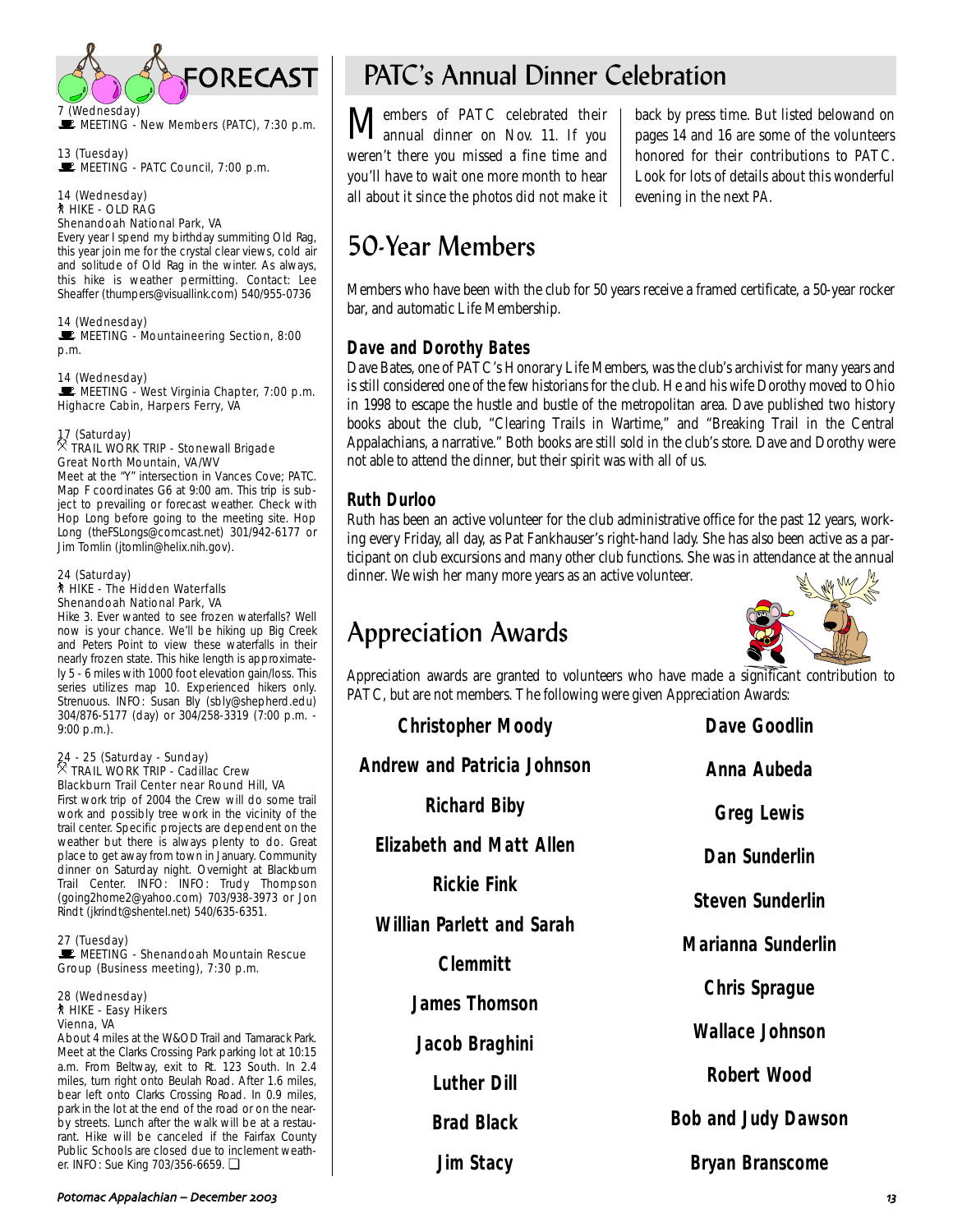# Honorary Life Memberships Awarded at Annual Meeting

### **David Pierce**

Dave Pierce took over PATC's mapmaking duties in 1991, and for the past 12 years has made all of the club's maps. Not only does he map for PATC's AT responsibility, but makes maps for AT sections both north and south of the club's area, taking on the task of mapping for other clubs without this capability. He produces AT maps 1- 13 plus seven others that cover other trails in the Mid-Atlantic states, a total of 20 maps.

Dave's maps have evolved into the best trail maps on the East Coast possibly in the nation. His closest competitor, *National Geographic*, still does not produce the accuracy and level of detail of PATC maps. The precision is extraordinary, a result of thousands of hours spent fieldchecking information. His last re-publication, Map 10, resulted in hundreds of changes, even though the map had been revised only three years earlier. He measures trails to 1/100th of a mile, walking the course and using a measuring wheel much like Myron Avery used to do. Moreover, he never lets maps get too far out of date, and the most popular maps are republished every two to three years. He keeps meticulous track of stock levels and constantly refines his calculation of cost per copy, versus sale rate, versus the availability of storage, in order to maximize profits for the club.

No member of PATC has put in more time in service to the club over the past decade. Dave Pierce is seen at headquarters more often than anyone. He always attends Council, always provides input to club requests for information, and provides wise counsel to our sales staff and publications committee. There is no one more deserving of Honorary Life Membership.

### **Phillip Paschall**

Phil Paschall is PATC's land buyer and has been the club's land buyer since 1978, an extraordinary quarter-century of service. PATC now owns more than 2,000 acres of land, and Phil Paschall has participated in virtually every major land transaction in the club's history. He is a living history book on land conservation – his expertise and historical knowledge simply can't be matched.

No one who understands the process of land-buying underestimates the amount of time required. To buy land requires a lawyer, and Phil is a lawyer. It is necessary to be thoroughly familiar with PATC's trails and the lands surrounding them, and he is. He participates at the front end of the process, in which the landowner is contacted and negotiations begin. This requires great tact on the part of the negotiator as well as a large dose of patience. Once the landowner decides to sell, there is price negotiation, surveys, presentations to Excom and Council, closing, etc. Each transaction requires huge amounts of time and a detailed knowledge of the process.

The *pro bono* legal time that he has donated to PATC is beyond calculation. If the club had to pay for his services it could probably not buy any land. Phil has become an institution, and Honorary Life Membership is long overdue.

### **Christopher Brunton**

Of all PATC's district managers, Chris Brunton is probably the most highly thought-of. Moreover, he probably puts in more time on the trail than any other PATC individual. But he is rarely thought of apart from his role as overseer of Blackburn Trail Center. He has been the Trail Center overseer since its inception in the 1980s. His responsibilities as district manager extend from Harpers Ferry to Virginia Rte. 7, a stretch of trail that runs right by Blackburn. He is up at the cabin virtually every weekend, and almost always goes out on the trail from there.

His energy level is extraordinary. Chris is a dynamo of activity, working every waking minute to either improve the Trail Center or the trail itself. No one has ever seen him sit down even for a moment.

In the mid-1980s he became instigator for improving Blackburn. He helped to design a trail center addition that doubled the size of the complex, and is still going on eight years later. Over \$150,000 was spent on materials, which does not include the cost of donated volunteer labor. The only part of the job that was contracted was road improvements. In the process, Blackburn has become a true center of club training and social activity and a first-class facility without peer in PATC. Much of this improvement is owed to Chris Brunton's vision and his tenacious determination to push the project through to completion. Honorary Life Membership should be awarded without delay.

### **Alden (Al) L. Rogers**

Al Rogers was an AT thru-hiker in 1993, which was his 70th year. His trail name was Old Smoothie, a reflection on his shaving habits while out on the trail. The following year he hiked the Shockeys Knob relocation easement with the surveyor and other PATC representatives and then became an active member of the Cadillac Crew, which constructed three miles of trail through the easement corridor and up onto PATC-owned land on Shockeys Knob.

In addition to maintaining and significantly improving the 5.6-mile section of the Tuscarora Trail south of Sleepy Creek Lake, he reopened an old trail further south, past the Shanghai Beacon on the high point of the Sleepy Creek area. Along with the Shockeys Knob project, this became part of the overall Tuscarora Trail relocation at the grand opening on July 8, 2000. For his accomplishments, he was recognized as the American Hiking Society Volunteer of the Year for West Virginia in 2001.

Al has had some temporary setbacks: loss of an eye in a farm accident and, more recently, a year off due to cancer surgery and chemotherapy. In spite of everything, Al recently signed up for a new trail section, almost on the eve of his 80th birthday.

We would also like to recognize his service as a World War II Navy fighter pilot, landing on converted Liberty ships and other small targets and are most thankful for his survival. Through the course of his daily efforts, Al has become an outstanding trail overseer, and most trail managers would love to have a few more like him. ❏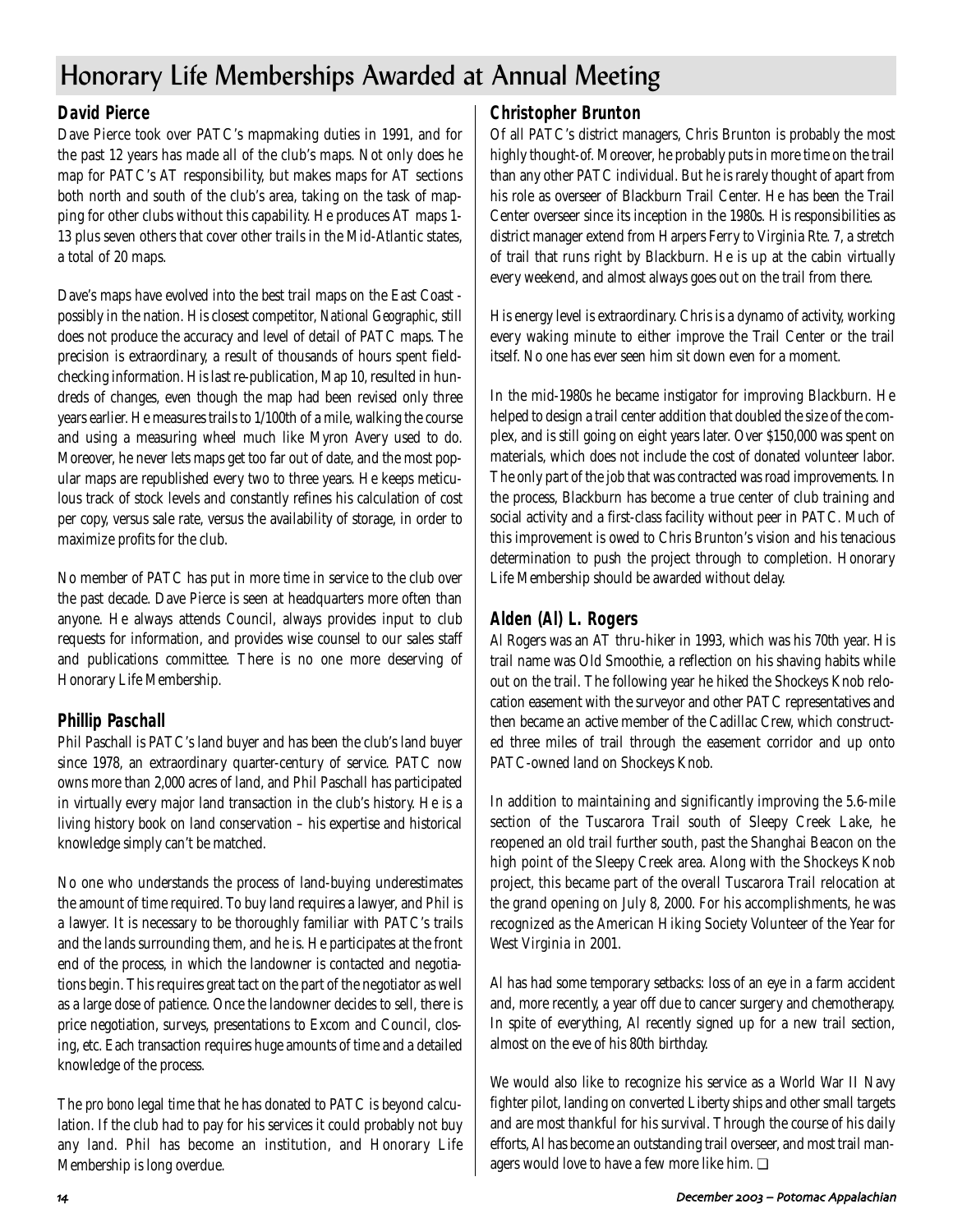### **NEW NOTICES**

SLEEPING BAGS, Mummy Style, Army surplus, Khaki color, 40% down, 60% feathers. 6 pounds. Excellent for very cold weather camping. Can be nested one inside another for extremely cold weather. \$40 each. Carl Quitmeyer, 703/978-4840.

LAWNMOWER NEEDED. Conley cabin's old mower has cut its last swath. If you have a reliable gas powered lawn mower, with a frame no wider than 24 inches, that is excess to your needs that you would be willling to donate to PATC, please contact Hugh Robinson, 703/525-8726.

HIKER WANTED for May 2004 day-hike in the Grand Canyon - from North Rim to South Rim. I have hiked solo in the Canyon for several years including day hikes from South Rim to Phantom Ranch and back. If interested, I can provide more info. Please contact Rama at 301/365-7326.

### **FOR SALE**

**ONE-MAN CROSSCUT:** Quality saw, sharpened and set for hardwoods. Includes second handle and blade guard. Guaranteed to never run out of gas. Contact Dan Dueweke at 703/266-3248 or danjan3@cox.net.

**BACKPACK AND GEAR:** Great opportunity to outfit yourself with like-new items at reasonable cost – Mountainsmith Frostfire III backpack, fits tall people well, 6037-7213 c.i. capacity; MSR WhisperLite Internat'l stove; Mountainsmith Alouette dog pack for large dog; EMS down sleeping bag rated to zero; Karhu x-c 215 cm. skis w/150 cm. poles AND size 47 Heierling boots. And for family activity: Kelty child carrier with sun/rain hood, small zip-off day pack and large capacity detachable day pack; Burly D'Lite bike trailer for 2 children; Baby Jogger II stroller w/ sun shade, rain cover, basket, folds flat. Will donate 10 percent of sale to PATC. Joy Imel, 703/642-8350, 703/403-5206 or Ktjimel@aol.com.

#### **HELP WANTED**

**C&O CANAL NATIONAL HISTORICAL PARK** is seeking volunteers for the Williamsport Visitor Center. This is an opportunity to share your knowledge and enthusiasm for trails and the towpath, and to meet and greet visitors to the towpath. The positions involve staffing the visitor center and bookstore, and can include informal interpretation. We are looking for people who can volunteer as part of a regular schedule, even if it is only for half a day a week. Please call Gloria Updyke, 301/582-0813 or email Gloria\_Updyke@nps.gov.

HELP WANTED: Help is needed for a new project at the Blackburn Trail Center. Work includes electrical, plumbing, drywall and painting. Volunteers may stay at the Center while working on this project and work may be done on weekends or during the week. We would like to get this project finished as soon as possible. For info call Chris Brunton at 703/560-8070 or e-mail at trailbossbtc@msn.com

# **NOTICES**

### VOLUNTEER OPPORTUNITIES

SALES COMMITTEE VACANCY: A person with experience in Sales and Marketing is sought to serve as chairman of the Sales Committee that oversees the pricing of products and services including maps, publications, resale items, and cabin rentals, and, in collaboration with other appropriate committees, recommends cost-effective changes in procedures. Interested people should send a resume to Wilson Riley,<br>Director of Administration, at Administration. wriley@patc.net or fax it to 703/242-0968.

FURNITURE UPHOLSTERER NEEDED: Looking for an individual who can reupholster the settee and four chairs that belonged to Katherine Fulkerson (PATC's General Secretary in the 1930's and donor of Highacre). The furniture pieces are a wonderful addition to the setting of Highacre, but are in major disrepair. If interested, call Pat Fankhauser 703/242-0693, Ext. 17 or email pfankhauser@patc.net.

DAYTIME AND EVENING CABIN RESERVATIONISTS NEEDED: Openings are available to any individual who has a pretty good attention to details, can work independently, and work under pressure some seasons of the year. Daytime volunteers are needed on Thursday afternoon between 12 noon and 2 p.m. Evening volunteers are needed to take one or two nights per month. We Need You Now! Call Pat Fankhauser for interview at 703/242-0693 or e-mail, pfankhauser@patc.net.



### NOT INTERESTED IN WORKING IN THE GREAT OUTDOORS?

It takes a lot more than trail workers to keep the club going! INFO: Wilson Riley, Wriley@patc.net or 703/242-0693, ext.11.

SALES OFFICE NEEDS VOLUNTEERS please contact the Sales Coordinator, Maureen Estes, by either calling headquarters at 703/242-0693, ext. 19, or by e-mail at mestes@ patc.net.

NEEDED: PEOPLE to help plan and conduct our club events. If you are willing, please contact Susan Nelson, Supervisor of Membership (snelson@patc.net) 703/243-7867, or Pat Fankhauser at Club headquarters - 703/242- 0693, Ext. 17, pfankhauser@patc.net.

CALLING ALL LAWYERS, ACCOUNTANTS AND TAX ATTORNEYS. Want to give something of value to the Club, but don't want to swing a Pulaski? Virginia has enacted a new law that permits donors of conservation easements to sell the tax credit and reap a substantial cash infusion. PATC owns property in Virginia that would be eligible for such a rebate. The Club needs you to help write the proposals that would help the Club save thousands of dollars. Contact: Phil Paschall (bettycox@erols.com), or phone 540/882-3027. But hurry – before the State changes its mind.

#### **DONATIONS WANTED**

LAPTOP AND COMPUTER PROJECTOR NEEDED: PATC HQ needs a laptop computer and computer projector for presentations at conferences, meetings, and community gatherings. Projection at 1024 X 768 desired. If you work for a corporation which might make such a donation, contact Wilson Riley (wriley@patc.net).

### **CONSERVATION OPPORTUNITIES**

DO YOU WANT TO BE A LANDOWNER along the AT? And have a home in the woods! Are you in a position to become a Conservation Buyer through the Appalachian Trail Conference Land Trust? Our program matches conservation buyers – people like you – with people who are selling land along the AT. You locate your home or cabin out of sight from the Trail. All we ask is that you donate a conservation easement on the rest of the property. A conservation easement "runs with the land;" that is, no present or future owner can develop it! AND, because an easement is an irrevocable gift of a property right, you get a nice income tax deduction equal to the value of the easement. Contact Bob Williams, Director of Land Trust Programs, at bwilliams@appalachiantrail.org, or at 304/535-6331, or write to P.O. Box 807, Harpers Ferry, WV 25425.

### **TRAIL OVERSEER OPPORTUNITIES**

PATC OVERSEERS GET DISCOUNTS from the following merchants who support our volunteer programs: Blue Ridge Mountain Sports (Charlottesville, Tidewater) – 20%, Hudson Trail Outfitters (Metro DC) – 15%, The Trail House (Frederick, Md.) – 15%, Casual Adventures (Arlington, Va.) – 10%, Campmor (mail order via PATC HQ) – 10%, and Weasel Creek Outfitters in Front Royal – 10%. Check the back page of the PA for the latest trail, cabin, and shelter Overseer opportunities. All PATC members receive a 10% discount from Blue Ridge Mountain Sports. Be sure to have your membership ID or Overseer ID ready when you shop.

Notices are published free of charge for PATC members only. PATC cannot vouch for any of the advertised items. No commercial advertisement or personal notices unrelated to hiking will be accepted. Deadline for inclusion is the first day of the month preceding issuance of the newsletter. Notices will be run for 3 months, at the discretion of the editor, unless we are otherwise advised. ❏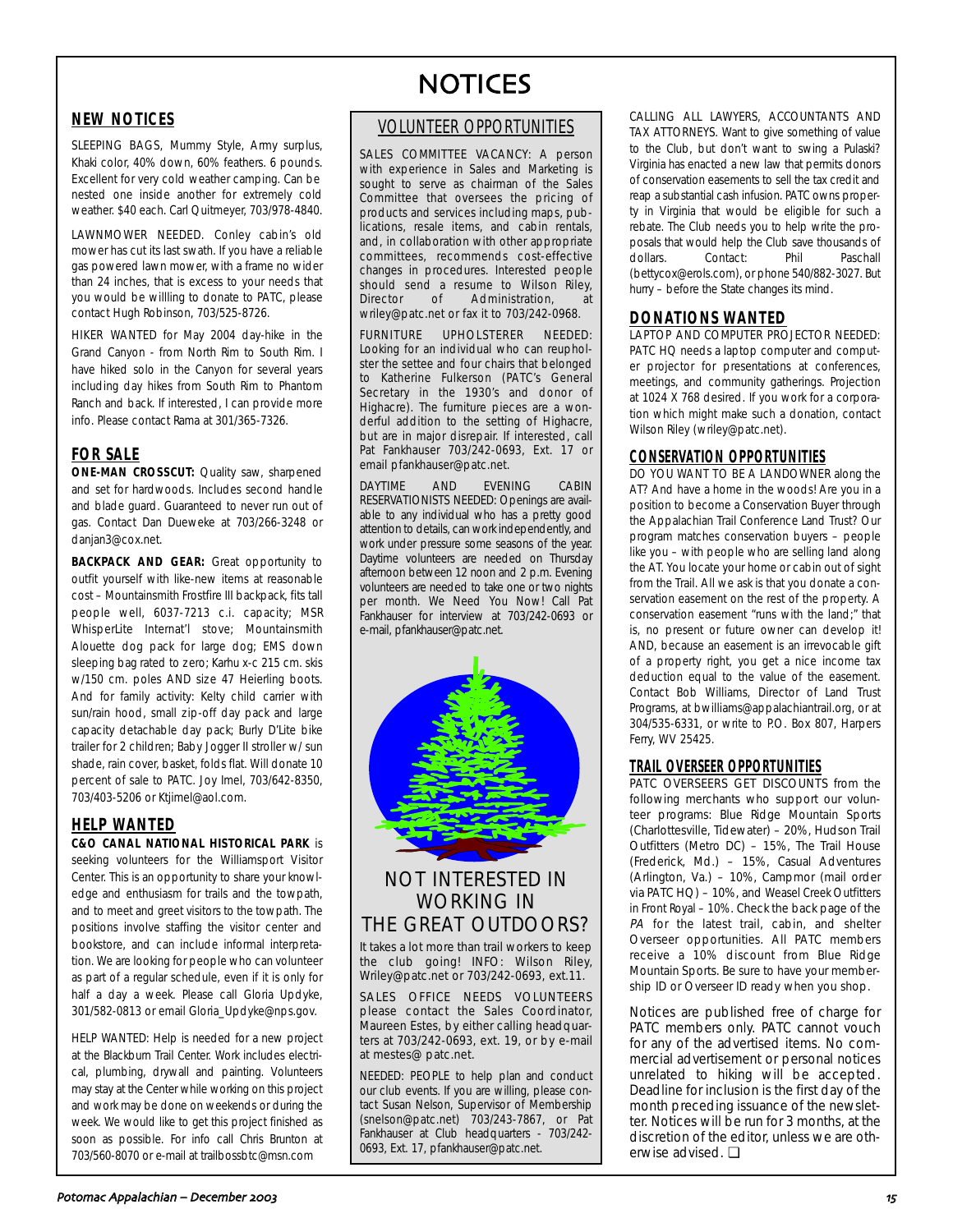## PATC 2003 Service Award Recipients

Gary Abrecht Bruce Agnew Susan Allen Terry Allen Glen Athey Todd Athey Esther Aulthouse Jim Austin Charlie Balch Larry Baldwin Rick Barnard Alvin Black Herschell Blevins Shirley Blevins Susan Bly Jeff Bolognese Alex Boekelheide Rita Bradford Harry Bridges Sarah Brion Karen Brown Madison Brown Pete Brown John Browne Chris Brunton Rick Canter Eric Carlson Jon Clarke John Coffey Henri Comeau Herb Cooper Joan Cooper Vicki Cornish Karen Crawford Devin Creamer Amy Crumpton Cathie Cummins Keith Denson Mike Dixon S. V. Dove Kathy Doyle Dan Dueweke Dick Dugan Marilyn Dugan Ruth Durloo Mike Dyas

Jim Edmonds Barbara Elkus Eliza Engle Dave Erdman Joanne Erickson Gary Essington Aksel Falk Melanie Falk Ben Fernandez Sherri Fickel Vic Fickes Robert Fina George Finney Chris Firme Beth Firme John Fletcher Bill Ford Mal Fordham Kathy Foster Betsy Fowler Pat Fuhrer Erin Galbraith Frank Gallagher Ray Galles Joe Gareri Dave Garman Peter Gatje Shakun Ghare John Giblin Gale Gibson Harry Glenn Bruce Glendenning Ellen Glynn Nancy Gobrecht Alan Gowen Charlie Graf Christine Iffrig Frank Haas John Hagarty Hal Hallett Kusin Han Maureen Harris Peter Harris Jim Harvey Karen Harvey Richard Hayman

John Hebbe Tom Hebert Ralph Heimlich John Held Harry Henkel Charles Hillon Mark Hingston Mark Holland Dan Holmes Tim Hupp Henry Horn John Horsley Dick Hostelley Dave House Gregg Houchens Greg Howell Jennifer Hulsey George Ivey Carl "Bill" Jones Carol Jones Thomas Jorgensen Andy Kapfer Orron Kee Leonard Keifer Larry Knutson Stephen Koeppen Kevin Kraditor Mike Kulik Lauren Lang Judi Langenhorst Bob Laughlin Joe Leahy Wayne Limberg Larry Linebrink Fred "Hop" Long John Luck Jack Luksik Peg Manuel Matt Marshall Ben Mayock John McCrea Bob McCullough Kathy McDermott George Meek Charlotte Melichar Bill Melson

Gary Mendenhall Jim Merifield Mel Merritt Anniell Miller Keith Monosky Dale Morey Kent Morey Richard Morin Richard Mosteller Karen Mosteller Peter Muschamp Dave Nebhut William Needham Mark Nelson Rick Nelson Robert Nelson Carol Niedzialek Chris Nolen Cliff Noyes Bob Oliver Linda Oliver William Olson Joe O'Neill Rhett Orndorff Peter Oswald Glenn Palatini Steve Paull Dave Paxton Steve Pebley Jim Peterson Bob Pickett Catherine Pipan Roger Poore David Pugh Karen Pugh Bob Rainey Lisa Rainey Donna Raleigh Carolyn Reeder Jack Reeder Marjorie Richman Jon Rindt Katherine Rindt Paul Roberts Hugh Robinson

JR Roystone Brian Rubendall John Ruppe Bill Ryan Tom Ryan Alex Sanders Susan Schoen George Schubert Micheal Seth John Shannon Lee Sheaffer John Shoemaker Georgeann Smale Mary Smith Judy Smoot Kerry Snow Bill Spach Bernie Stalmann Jim Stauch Richard Stickley Joe Stielper Carol Stielper Richard Stromberg Sybille Stromberg Joshua Summers Jane Thompson Trudy Thompson Jack Thorsen Carol Tolbert Jim Tomlin Dave Trone Kathy Trone Frank Turk Jeff Van Pelt George Walters Bill Weaver Steve Weiss Len Wheat Holly Wheeler Karl Wilkerson Cliff Willey Patrick Wilson Kenneth Wood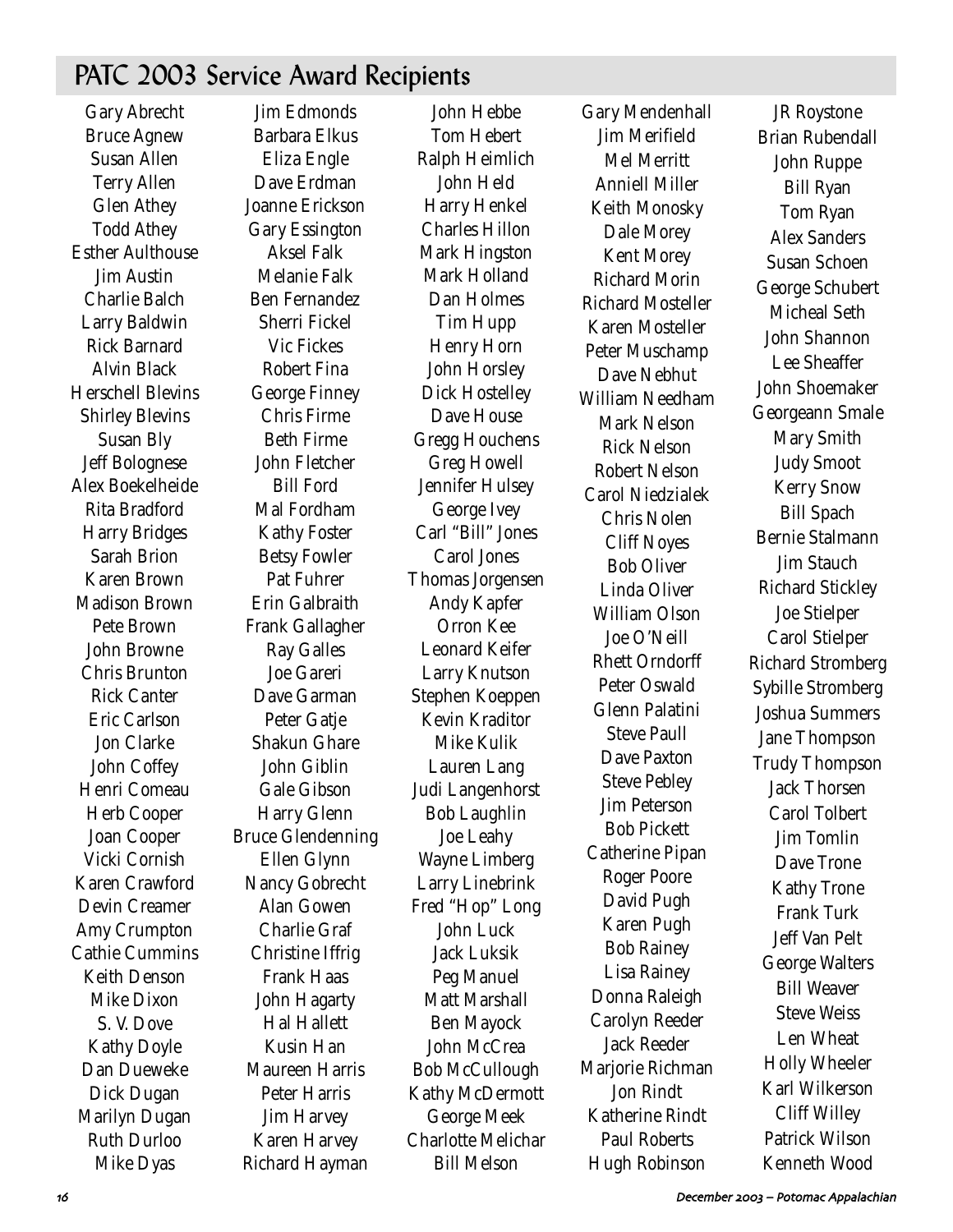## **Trailhead**

**Normal trail maintenance in October**<br>gave way to a concerted effort to clear gave way to a concerted effort to clear blowdowns on PATC trails from September's Hurricane Isabel. Herculean endeavors by overseers, trails crews, and our government partners have cleared the AT, most of our high-usage trails, and many of the side trails. At this time there are still isolated trails in designated wilderness areas and in the National Forest that may take a month or more to clear. The trails community is very appreciative of all the volunteers who contributed time and effort to clear the storm damage.

### **Message From the SOT**

Liles Creighton, supervisor of trails, extends a commendation to all who worked long hours in promptly clearing Isabel damage. In recognition of your effort, Liles intends to narrate what was done in the January *PA*. In Navy parlance: Bravo Zulu.

Time spent in clearing trees may well have put lots of wear on saws, both chain and crosscut. He suggests as soon as workload permits getting saws in for routine maintenance, examining chains for damage, getting new chains or sharpening old, etc. If saws are put away for winter, empty gas tank, pour out chain oil, and recondition saw. Crosscut saws should be cleaned, oiled, and sharpened, then hung or stored horizontally in a dry place. If they need reconditioning, then make known that need to the SOT, who will make arrangements for reconditioning. Other tools should be cleaned, sharpened, and oiled, then stored in caches or homes. Tools, broken helmets, etc. that need repair should be turned in to the tool room in Vienna.

The SNP-PATC meeting will be in late January, probably on the 24th or 31st, while the Lee District FS-PATC meeting will probably follow in early February. Both will be held in Vienna at club headquarters. Massarock Crew dates for 2004 will be June 6- 11, June 13-18, Sep. 12-17, and Sept. 19-24. Dates for SNP crews are not yet set.

### **Honors**

Trailhead would like to extend Hats Off to PATC's four newest honorary life members, who have all been involved for years in some aspect of trail work. Dave Pierce has been PATC's mapmaker extraordinaire, and Phil Paschall has provided a quarter-century of legal assistance for trail land acquisition. Chris Brunton is well known as the manager of Blackburn Trail Center and the adjoining Appalachian Trail district in northern Virginia, and Al Rogers has been an outstanding trail overseer on the Shockeys Knob/Sleepy Creek area of the Tuscarora Trail. Honorees in past years have spent their trail careers doing everything from cutting blowdowns to answering telephones, but all have shown unusual dedication to supporting PATC's overall efforts.

### **Tuscarora South**

In October Carol and David Saah, assisted by Don White and some of his Acme Treadway Co. and both PATC and Wanderbirds Club members, began a relocation of a short, badly eroded section of the Tuscarora west of Cedar Creek. The section is now well cut through, and treadway building has begun.

Overseer Carol Saah, who is also a member of the Wanderbirds, has also initiated a "Wanderbirds Work Day" program, where one day a month Wanderbirds will come and do trail-maintenance work where needed. This is a great program, and Carol deserves great commendation for initiating this cooperative effort.

As to the Tuscarora and hurricane damage: it is horrible in some sections, not so bad in others. One tree down every 100 feet was not uncommon in the Massanutten area. It will be well into winter before PATC and Forest Service can clear all the trails.  $\mathbb{R}^N$ 

### **Blue and White Work South and Central**



The Blue and White packed up their chain saws and bathing suits in early October and headed to the sunny climes south of Swift Run Gap. The crew was joined by South District regulars, Keith Denson and Madison Brown, as well as three PATC trail patrollers. Hurricane Isabel had left her mark on much of the South District AT, and the crew deployed into four smaller groups to clear about 10 miles of the district. Hikers who are interested in seeing what a hurricane can accomplish when she's in a crabby mood might want to hike the AT section just north of Simmons Gap.

Late October found the Blue and White Crew back on its home turf, working just north of

Swift Run Gap, clearing the Saddleback Trail, the lower section of Laurel Prong, the upper section of Entry Run, and the Powell Mountain Trail. After a long day in the woods, the crew went in search of its lost anchovies at Sal's in Stanardsville. The celebration of the return of the prodigal anchovies was toasted by B&W Ladies Auxiliary Committee Co-chairs John Hebbe and Kerry Snow over a very delicate Chianti (Sal's Best). The evening was somewhat marred when Ladies Auxiliary Secretary Mark Holland dotted his doily with red wine and was forced by the protocol chair (Madam Charles Hillon) to switch to Bud on tap. The crew hopes to recover from this insult to decorum in time for its November work trip.

### **SNP North Side Trails**

As of the end of October, PATC and SNP workers have cleared most of the North District blue-blazed trails. The chainsaw exemption for Thornton River, the Pineys, and Jeremys Run and the help of SNP's Don Harvey and crew made it possible. Other wilderness areas have, or will have, received the more time-consuming crosscut treatment.

District Manager Dick Dugan would like to stress the need for overseers to clean out waterbars. Every trail he has been on in the past month had clogged drains - worse than in past years.

### **Harpers Ferry/Ashby Gap District**

District Manager Chris Brunton reports that the ATC's Mid-Atlantic Crew did double duty on their scheduled work trip to the district. Arriving a few days after Isabel, they initially cleared the road to Blackburn Trail Center that was still covered with many branches and trees. The crew then provided a sawyer and swampers to assist Chris in clearing storm damage from the AT while the rest of the crew attended to the original trail rehab project. When all was done, a very nice section of the AT had been rehabilitated and most of the AT in this district had been cleared of storm damage. The timing of this work trip proved to be very fortunate and very much appreciated, says Chris.

### **Potomac Heritage Trail Reopens**

After a month's closure due to Isabel, the PHT finally reopened. Unfortunately, the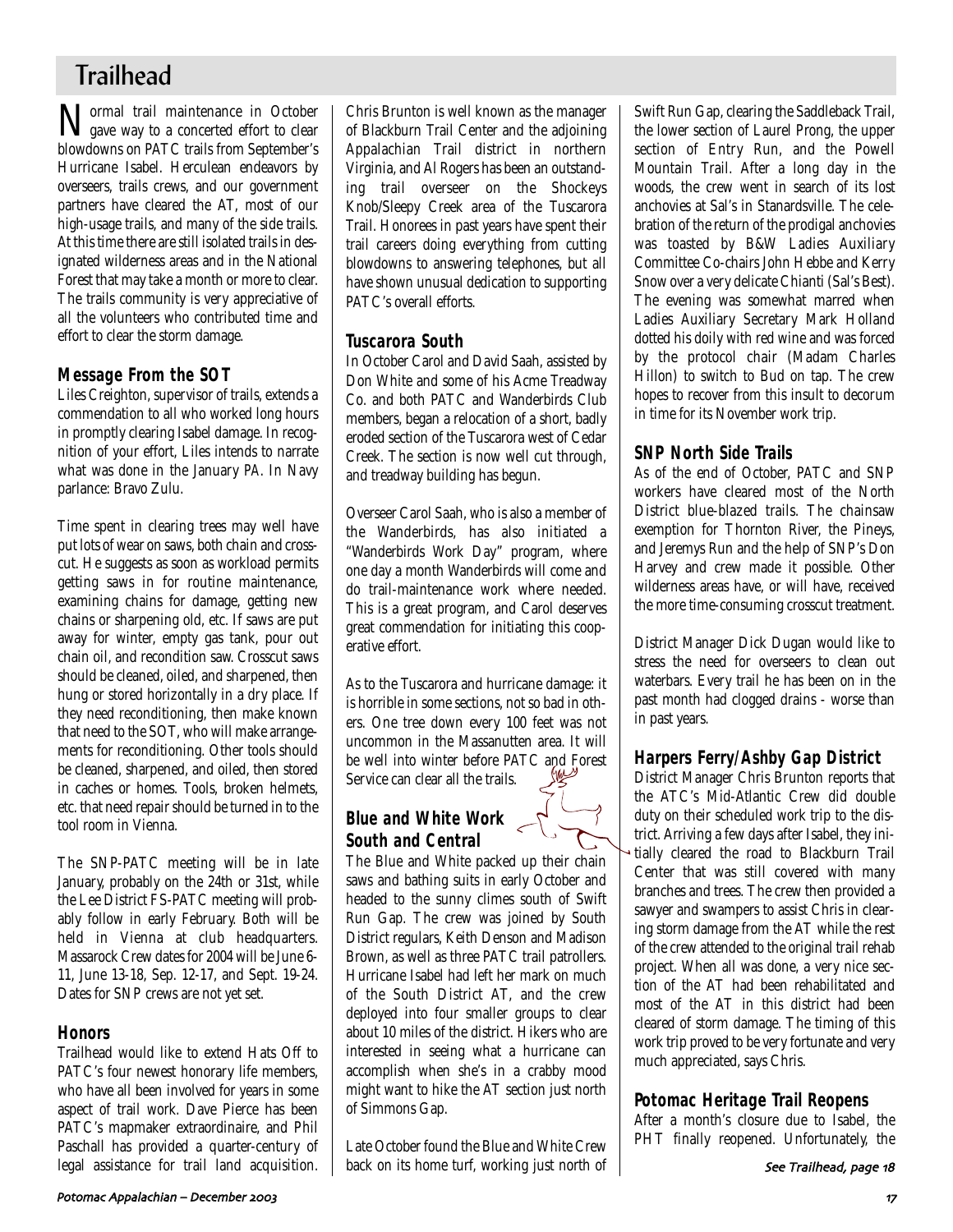

Trudy Thompson points out blowdown dangers to sawyers Steve Pebley and Jon Rindt and swamper Katherine Rindt.

#### Trailhead, from page 17

Park Service rejected a PATC offer to provide chain sawyers to help with cleanup efforts, and the public, including PATC, was banned from the trail.

Seeing how well PATC's relationship with SNP reopened many of its trails quickly, PATC is using this incident to encourage a closer partnership with the Park Service (George Washington Memorial Parkway-GWMP). Since GWMP's priorities are the Parkway and Mt. Vernon Bike Trail, they placed the PHT at the bottom of the list and ignored it for almost three weeks.

PATC hopes its efforts to prompt GWMP into action will result in a new Memorandum of Understanding that has been languishing unsigned in GWMP's hands for the past two years. After a winter working toward building a new relationship, PATC will be ready to hit the PHT come spring.

### **Stonewall Brigade Battles Isabel**

The Stonewall Brigade did a 9.7-mile loop hike on Great North Mountain and cleared 5.1 miles with Coronas. As they descended the 3.3 miles of the Little Stoney Creek Trail (coming down from Sugar Knob Cabin), they counted 32 blowdowns. They cleaned up the tread and some small stuff, but left those biggies for someone with a chainsaw.

### **The Saws You Didn't Hear**

What with all the post-Isabel hubbub and chainsaw smoke, one might think that the storm impacted only front country trails. I can testify that the wilderness trails saw their fair share of downed trees. It's just that the backcountry overseers applied more muscle and sweat to remove those blowdowns with axes and crosscut saws, and in doing so, accomplished their tasks with quieter tools. Corbin Mountain Trail was but one example where numerous large trees and tree crowns blocked the path, and the steepness of the trail made detouring difficult. Into this mess walked Dan Dueweke, Jack Price, and CMT Overseer Mike Dyas. Starting out at dawn on a fine Sunday morning, the crew spent the day clearing the fallen timber, one branch or trunk at a time. The old dry oaks gave up their sawdust easily, but the locusts and green shagbark hickories occasionally fought the sawyers to a draw. By day's end though, the trail had been cleared of dozens of blowdowns and the old tools oiled and put away.

### **Stream Crossing Notice**

Many step rocks that had been used for steam crossings got washed away or repositioned during the hurricane or the heavy rainstorms that followed. Hikers would be wise to bring sandals to wade the streams, since it will be next summer at the earliest before the trail crews can rework those stream crossings.

### **ATC Chainsaw Certification Course**

ATC chainsaw trainer, Peter Jensen, taught a course for new sawyers at Pine Grove Furnace on Oct. 25-26. The course followed the Forestry Service curriculum specified in the recent MOU between them, NPS, and ATC.

Pete Brown, DM for Pennsylvania trails, stated that the course was the best ATC chainsaw certification training he had seen. It included the latest limbing and bucking techniques, dealing with spring-poles by shaving the compression side, and felling using an openface notch with a hinge formed by bore-cutting. That's right! Felling! Quite a change from prior certification training. It should be pointed out that felling was a limited part of the course given on the last day. It's a good skill to know but most trail work involves bucking blowdowns, and that's what the course emphasized. As expected, safety was emphasized for all aspects of cutting. It was good to see Peter Jensen demonstrate how safe techniques make for efficient cutting and avoiding problems.

There were eight students in the course, although it could have accommodated 10. Everyone received the Forest Service's "Chain Saw and Crosscut Saw Training Course Student's Guidebook." And, for the first time, ATC gave PPE to those completing the course. Actually, only four hardhats were available to be given out but everyone was able to order items they needed, including hardhats with face and ear protection, chainsaw chaps, protective gloves, and first-aid kits.

Anyone who thought about going to the course but didn't missed not only good training but also great food. Esther Aulthouse fixed meals for everyone, so you know the food was good and no one lost weight. We even had apple pie with breakfast.

### **Furnace Mountain Trail Improvement**

The Furnace Mountain Trail at its western end crosses Madison Run just before it connects with Madison Run Road. This stream crossing, in the past, has been a problem. It is fairly broad, and there were no natural features to use as stepping stones. On Oct. 4, a crew of overseers (Rhett Orndorff, John Ruppe, Jack Turnbull), led by Southern District Manager Pete (aka "Gripmeister") Gatje, fixed all that. Eight large boulders were maneuvered into place from their natural locations in the stream using the famed grip hoist, aided by crowbars and just plain muscle power. As is usually the case, these boulders made their way along the stream bed an inch at a time to their selected positions. This stream crossing is now perfectly straightforward. If you have ever shied away from this

See Trailhead, page 19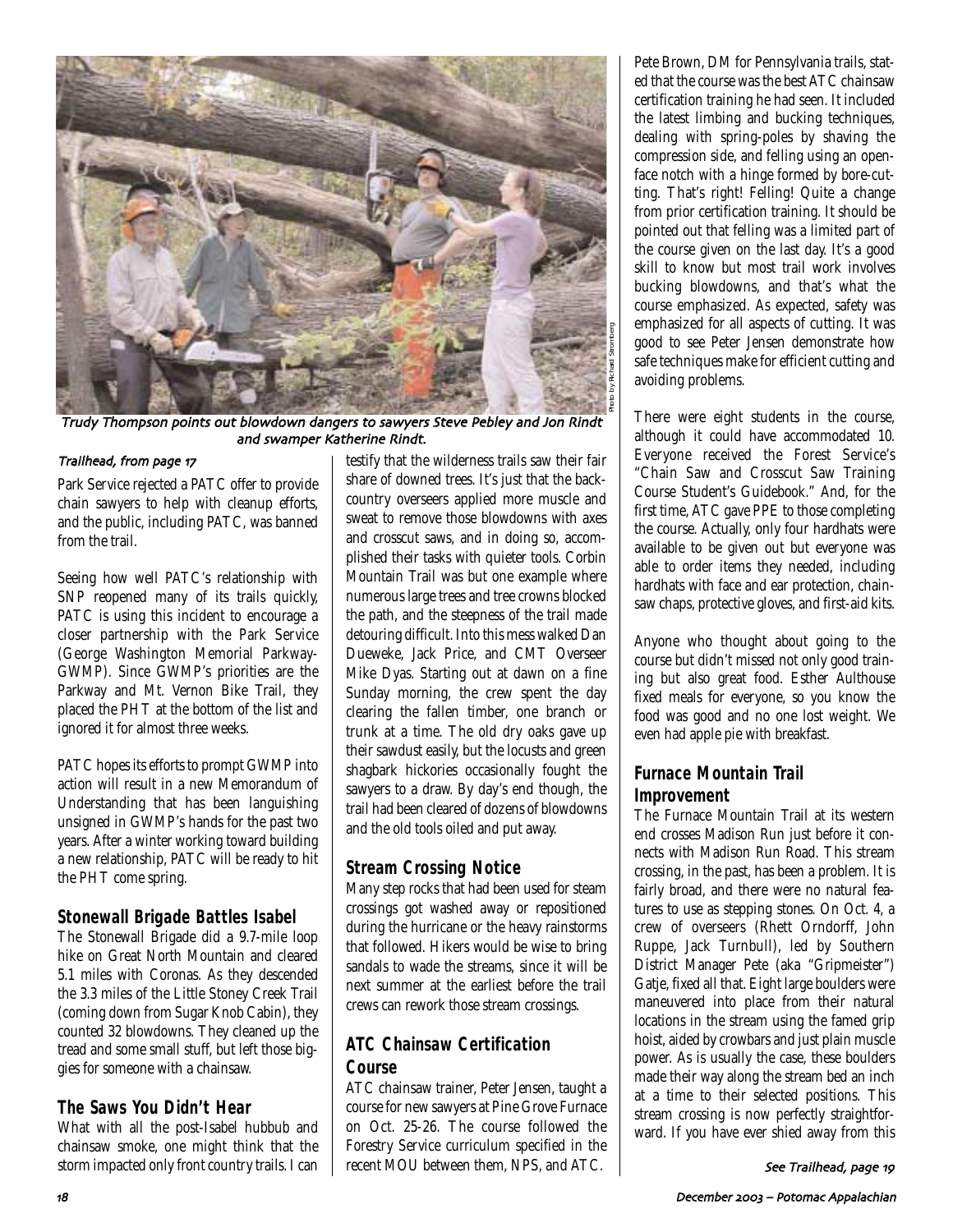#### Trailhead, from page 18

trail because of this stream crossing, you may be shy no more! It should also be noted that<br>this trail is clear of blowdowns from the westthis trail is clear of blowdowns from the western end at least to the summit of Furnace Mountain.

### **One-Mile Run Trail**



One-Mile Run Trail in the southern district of SNP is little used but worth a visit. It offers a variety of terrain with both an open and airy ridge and several miles of cascading stream. Though it is maintained as an out-and-back hike, many of us feel that, in general, the view on the return is always different enough to make such trails attractive.

There are four distinct sections starting from the drive at the Two-Mile Run Overlook (walk a hundred yards south to the trailhead): an oak-covered ridge with summer glimpses and winter views to east and west; a steep drop to One-Mile Run with a spring and seasonal feeder to the run along the bottom hundred yards (note how it goes underground); two-and-a-half miles of lovely stream-side walking with ferns, hemlocks, cascades, and fish to watch; a plain vanilla, relatively "pedestrian" walk out to the boundary, probably skipped by most visitors. It is the ridge and the stream that are most attractive.

Old maps show the ridge trail continuing straight out Two-Mile Ridge, though I have not been able to find any traces other than old yellow blazes along the existing trail. There is a picturesque grove of Table Mountain Pine just uphill of the turn down to the run and legal but dry campsites straight ahead along the saddle leading to Two-Mile Ridge.

There are many appealing campsites along the run, of course. But be prepared for much stream-hopping: The trail crosses the run about a dozen times.

The trail along the run follows an old road that comes in from the valley, adding "cultural interest," as they say. I've scouted the area around its upper reaches for signs of habitation, with no results. The lowest section, seldom visited, would be handy for emergency access, of course, and does traverse some nice open woods (good hunting I am sure). As for links to other areas or trails, a fairly easy bushwhack is possible to the west across Bearwallow Run and on to the Brown Mountain Trail, Big Run Portal Trail, or Rockytop Trail. There are pits from iron mining just north of the word "Brown" in Brown Mountain Trail (PATC Map 11, ed. 14, 2001). Another possible bushwhack would be north around Two-Mile Ridge to Two-Mile Run and up the run to the Rocky Mount Trail. I really have to try that some day. Have fun!!

In short, I welcome you to a trail that I never tire of visiting. Please give my work added purpose!

*—John Ruppe, One-Mile Run overseer* 

### **Finally, A Couple Dry Weekends**

Views at Mutton Top during a work trip in May were nonexistent due to constant fog, clouds, or rain. It was a welcome change for the Cadillac Crew work trip in October when there was no rain, views were abundant, and the fall foliage added color. During the extended Columbus Day weekend, the crew was able to clear blowdowns from Isabel on the Vining Tract trails between the cabins and the Perimeter Trail. Removing a leaner over Morris Cabin provided a special challenge to the sawyer, Steve Pebley.

Also in October the crew completed a connector trail between Tulip Tree Cabin (Charlie Graf 's second home) and the Crusher Ridge Trail into SNP. Thanks to help and advice from Darwin and Eileen Lambert, whose property the trail crosses, a suitable route was

## Volunteers Appointed – October Shelter Overseers Russell Kitchner Rock Springs Hut - SNP Central District Bill Tyler Calf Mountain Shelter– SNP South District/ATPO Trail Overseers Kisan Han Robertson Mountain Trail Judi Weaver Massanutten Connector Trail

Gillian Sunley Thornton River Trail [Lower] Norma Job AT - Frazier Discovery Trail to Loft Mt. Camp Store selected. Future cabin users now have access to the AT and trails in the SNP via the Crusher Ridge Trail.

Please send any interesting tale, technical advice, individual or group accomplishments, and trail maintenance questions to Trailhead, c/o Jon Rindt, 621 Skyline Forest Drive, Front Royal, VA 22630 or to jkrindt@shentel.net. ❏

# Book Review: "Rock Creek Park"

"Rock Creek Park," by Gail Spilsbury. Baltimore: Johns Hopkins University Press, Backcountry Guides, 2003, 50 b&w photos, 6 diagnostic maps, \$21.95, hardcover.

This is a beautifully made book, a collec-tor's item. The book contains a history of Rock Creek Park from its conception in 1902 through its history to contemporary time. The public park movement gained momentum in the mid-19th century, helped along by the Olmstead family. The book includes an extensive history of the Olmstead family going back several generations. The Olmsteads were landscape architects who made great contributions to public space policy in urban and park planning throughout the United States. Several photographs of archival paintings going back to the late 1800s are fascinating for the horses and buggies going through Rock Creek's fords. The bridges' histories are interesting, too – Boulder Bridge built in 1902 and Pebble Dash Bridge over Broad Branch, replaced in 1960. The author is an editor at the Freer and Sackler Galleries, and a few PATC members made some contributions to the book. ❏

*—Carol Niedzialek* 

### POTOMAC APPALACHIAN

(UPS-440-280) ©2003, Potomac Appalachian Trail Club, Inc. Published monthly by the Potomac Appalachian Trail Club, 118 Park Street, S.E., Vienna, VA 22180. Periodical class postage paid at Vienna, VA. Postmaster: send address changes to: Potomac Appalachian Trail Club, 118 Park Street, S.E., Vienna, VA 22180 Subscription: (Free with PATC membership) \$6.00 annually; \$.70 single copies.